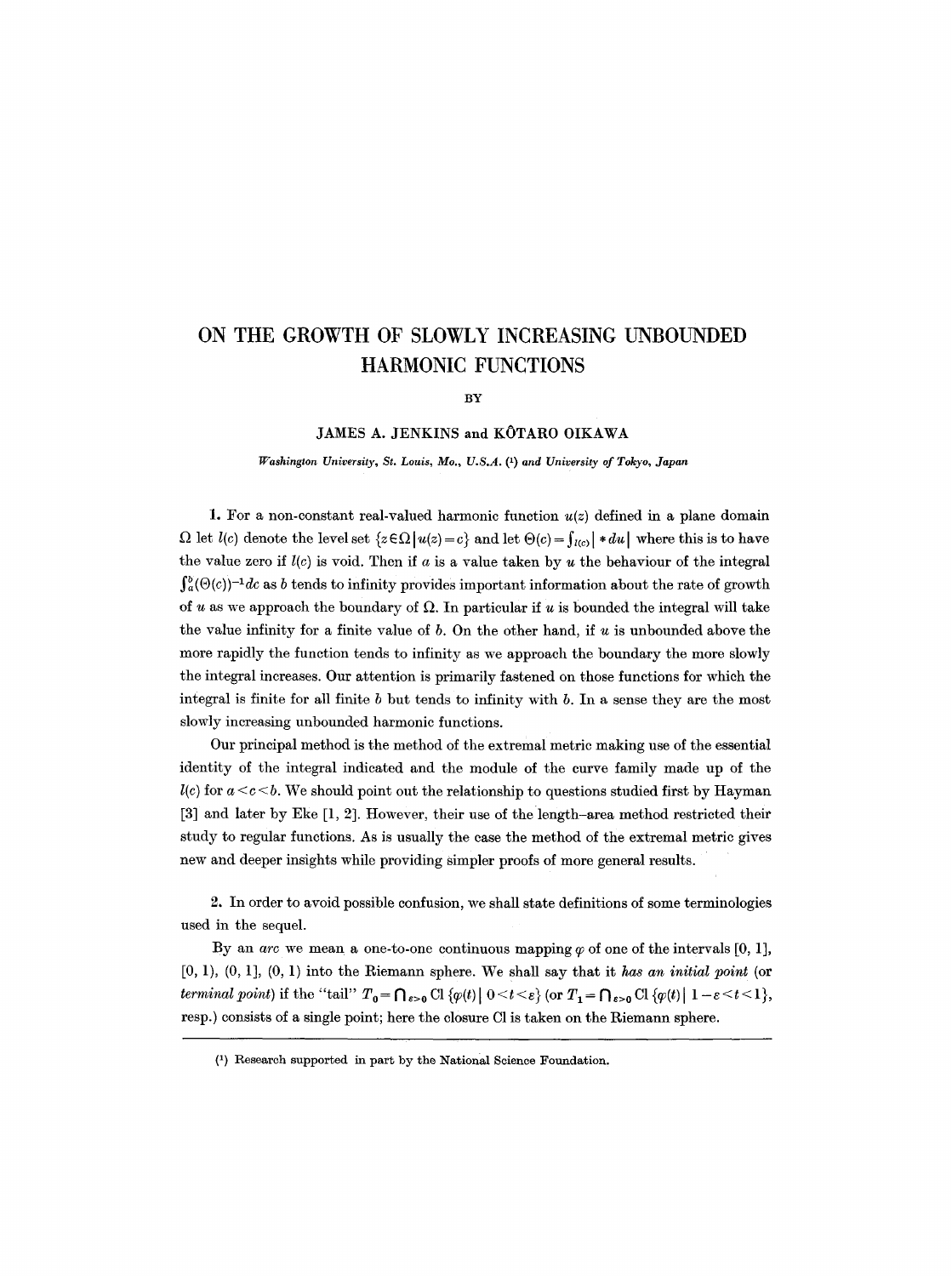Given a domain  $\Omega$  and sets A, B on Cl  $\Omega$  an arc is said to *join A and B within*  $\Omega$  if  $\varphi(t) \in \Omega$  for  $0 \le t \le 1$  and  $T_0 \subseteq A$ ,  $T_1 \subseteq B$ . An arc is said to *separate A and B in*  $\Omega$  if  $\varphi(t) \in \Omega$ for  $0 < t < l$  and it meets every arc joining A and B within  $\Omega$ .

By a *triad* (Jenkins [4]) we mean a triple  $(\Omega, z_0, A)$  where  $\Omega$  is a simply-connected hyperbolic domain,  $z_0$  is a point in  $\Omega$ , and A is a set of prime ends which is mapped onto an arc in the unit circle by the Riemann mapping function. *The module o/a triad* is by definition the module, i.e., the reciprocal of the extremal length, of the family of ares with  $T_0$ ,  $T_1 \subset A$  separating  $z_0$  in  $\Omega$  from the set of prime ends of  $\Omega$  not contained in A.

#### § 1. Levels of harmonic functions

3. Let u be a non-constant harmonic function on a domain  $\Omega$  in the complex plane. Consider the levels

$$
l(c) = \{z \in \Omega \mid u(z) = c\},\
$$

 $-\infty < c < \infty$ , of u. Each  $l(c)$  consists of at most a countable number of analytic arcs which may have fork points, and which never cluster to a point in  $\Omega$ . Introduce the quantity

$$
\Theta(c) = \int_{l(c)} | * du |,
$$

 $-c < c < \infty$ , under the agreement that  $\Theta(c) = 0$  if  $l(c) = \emptyset$ . The value  $\Theta(c) = \infty$  is permissible.

For  $-\infty \leq a < b \leq \infty$ , consider the family

$$
\Gamma(a, b) = \{l(c) | a < c < b\}.
$$

If it is not void, its module will be denoted by the symbol  $\mu(a, b)$ . We shall not use this symbol for  $a \ge b$ ; in other words a sentence containing this symbol shall mean  $a \le b$  as well. For example the conclusion of Theorem 2 includes  $a < u(z)$ .

Consider the metric  $\rho$  defined in  $\Omega$  by

$$
\varrho(z)\,|dz|=\frac{|du+i*du|}{\Theta(c)}\quad\text{if}\quad z\in l(c),\;-\infty
$$

It is not difficult to show (cf., e.g., Ohtsuka [7]) that, if  $\Gamma(a, b) \neq \emptyset$ , the restriction of  $\rho$ to  $\Omega(a, b)$  is the extremal metric for  $\Gamma(a, b)$  and therefore,

$$
\mu(a, b) = ||\varrho||^2_{\Omega(a, b)},
$$
 (1)

where  $||\varrho||_A^2 = \iint_A \varrho^2 dx dy$ , as well as the fact that, if the interval  $(a, b)$  is contained in the range  $u(\Omega)$  of u, the identity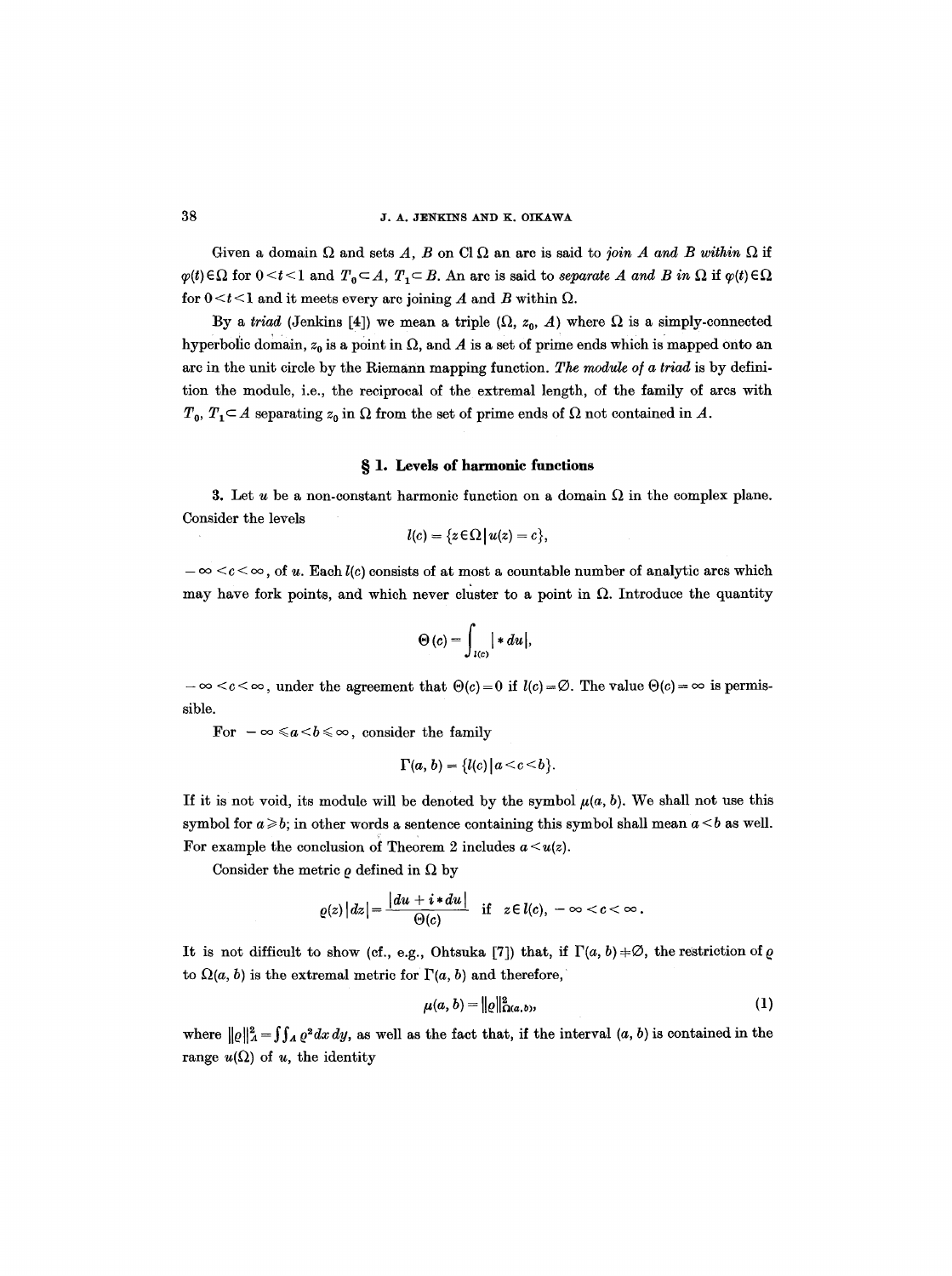$$
\mu(a,b) = \int_a^b \frac{dc}{\Theta(c)}\tag{2}
$$

holds.

In the sequel we shall be mainly dealing with functions u for which there exists  $a \in u(\Omega)$ such that

$$
\int_a^b \frac{dc}{\Theta(c)} < \infty \quad \text{for every } b > a.
$$

This condition is readily seen to be equivalent to the existence of a such that  $[a, \infty) \subset u(\Omega)$ , namely unboundedness above of u.

4. As a principle the growth of the quantity  $\mu(a, u(z))$  expresses that of  $u(z)$ , for  $\mu(a, b)$  is an increasing continuous function of b.

If a function u is subject to a restriction, the relationship between  $u(z)$  and  $\mu(a, u(z))$ becomes more explicit. Observe the relation

$$
(b-a)^2 \leqslant \int_a^b \Theta(c) \, dc \int_a^b \frac{dc}{\Theta(c)} = D_{\Omega(a,b)}[u] \, \mu(a,b)
$$

for  $a < b$ , where  $D_A[u]$  stands for the Dirichlet integral of u over A. If  $D_{\Omega}[u] < \infty$  then

$$
u(z)-a\leqslant D_{\Omega}[u]^{\frac{1}{2}}\mu(a,u(z))^{\frac{1}{2}}.
$$

If there exist constants  $\sigma$  and  $\tau$  such that

for every  $a < b$ , then

 $D_{\Omega(a,b)}[u] \leq \sigma(b-a)+\tau$  (3)  $u(z) - a \leq \sigma \mu(a, u(z)) + \tau'$ 

with another constant  $\tau'$ . For example, if  $f$  is an areally mean  $p$ -valent regular function without zeros, then  $u = \log |f|$  satisfies (3) with  $\sigma = 2\pi p$ ; see Hayman [3] and observe

$$
\int_{R_1}^{R_1} \frac{dR}{R p(R)} = 2 \pi \int_a^b \frac{dc}{\Theta(c)} \quad \text{if} \quad a = \log R_1 \text{ and } b = \log R_2.
$$

5. Given an open subset G of  $\Omega$ , denote by  $\mu_G(a, b)$  the module of the family  $\Gamma_G(a, b) =$  $\{l(c) \cap G \mid a \leq c \leq b\}$ , provided it is not void. As before, the metric  $\varrho_G$  defined on  $\Omega$  by

$$
\varrho_G(z) |dz| = \begin{cases} \frac{|du + i * du|}{\Theta_G(c)} & \text{if } z \in l(c) \cap G, -\infty < c < \infty \\ 0 & \text{if } z \in \Omega - G \end{cases}
$$
\nsatisfies

\n
$$
\mu_G(a, b) = ||\varrho_G||^2_{\Omega(a, b)} \tag{1'}
$$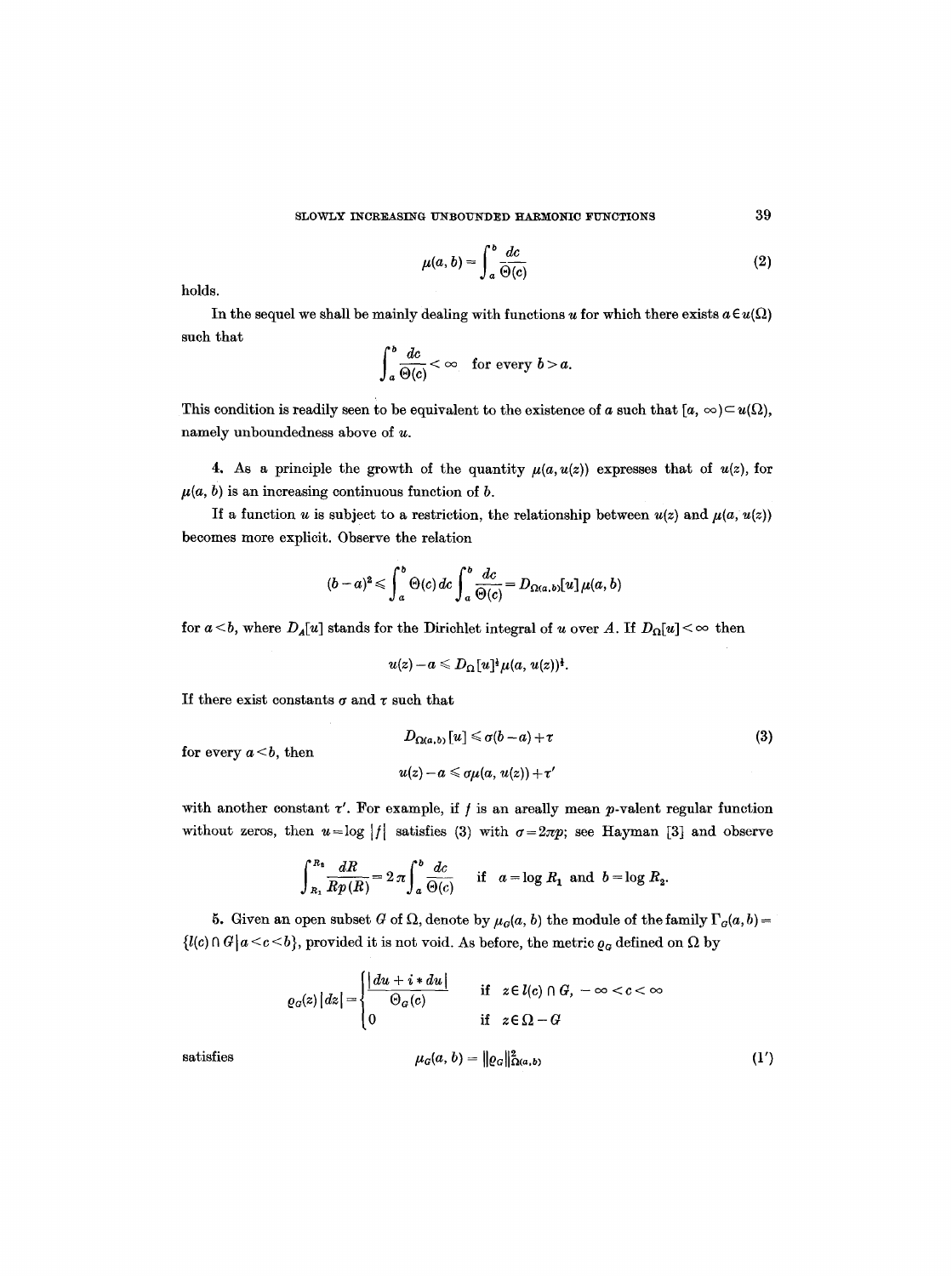# **40** J. A. JENKINS AND K. OIKAWA

and, therefore, its restriction to  $\Omega(a, b) \cap G$  is the extremal metric for the family  $\Gamma_G(a, b)$ . If  $(a, b) \subset u(G)$ , then

$$
\mu_G(a,b) = \int_a^b \frac{dc}{\Theta_G(c)},\tag{2'}
$$

where  $\Theta_G(c) = \int_{l(c)\cap G} | * du |$ .

The following observation shows that the module  $\mu_G(a, b)$  can be used to compare the growth of u in different directions. For  $G_1$  and  $G_2$ , as  $b\rightarrow\infty$ ,  $\mu_{G_1}(a, b)$  grows faster than  $\mu_{G_2}(a, b)$  if u grows more slowly in  $G_1$  than in  $G_2$  in the sense that  $\Omega(a, b) \cap G_1$  expands more rapidly than  $\Omega(a, b) \cap G_2$ .

6. We collect some identities and inequalities needed in the sequel. Norms and inner products are considered on  $\Omega(a, b)$ ,  $-\infty \le a < b \le \infty$ . The assumption  $(a, b) \subset u(G)$  is made for (4)-(6), and  $(a, b) \subset u(G_i)$ ,  $j = 1, ..., k$ , for (7)-(11).

First, from  $\Theta \geq \Theta_G$ , or else from the fact that  $\varrho_G$  is admissible also for  $\Gamma(a, b)$ ,

$$
\|\varrho\| \leq \|\varrho_G\|.\tag{4}
$$

By direct computation we have  $(\varrho_G, \varrho) = \int_a^b \Theta^{-1} dc$  so that

$$
(\varrho_{G}, \varrho) = ||\varrho||^{2}, \tag{5}
$$

which implies if  $\|\varrho\| < \infty$ 

$$
\|\varrho_G - \varrho\|^2 = \|\varrho_G\|^2 - \|\varrho\|^2. \tag{6}
$$

With respect to mutually disjoint  $G_1, ..., G_k$ , consider

$$
\tilde{\varrho}_{G_1,\dots,G_k} = \frac{1}{k} \sum_{j=1}^k \varrho_{G_j},
$$
  

$$
\|\tilde{\varrho}\|^2 = \frac{1}{k} \sum_{j=1}^k \|\varrho_{G_j}\|^2.
$$
 (7)

 $which satisfies$ 

$$
\|\tilde{\varrho}\|^2 = \frac{1}{k^2} \sum_{j=1}^{\infty} \|\varrho_{G_j}\|^2.
$$
 (7)

Since  $\tilde{\varrho}$  is admissible for  $\Gamma_{G_1 \cup \ldots \cup G_k}(a, b)$ ,

$$
\|\varrho\| \leqslant \|\varrho_{G_1\cup\ldots\cup G_k}\| \leqslant \|\tilde{\varrho}\|.\tag{8}
$$

It is equivalent to

$$
\int_{a}^{b} \frac{dc}{\Theta(c)} \leqslant \int_{a}^{b} \frac{dc}{\Theta_{G_1 \cup \ldots \cup G_k}(c)} \leqslant \frac{1}{k^2} \sum_{j=1}^{k} \int_{a}^{b} \frac{dc}{\Theta_{G_j}(c)}
$$
(8')

being verified directly on using the relation

$$
\Theta^{-1} \leqslant (\Theta_{G_1\cup \ldots \cup G_k})^{-1} = (\sum \Theta_{G_j})^{-1} \leqslant k^{-2} \sum (\Theta_{G_j})^{-1}.
$$

The identity (5) implies

$$
(\tilde{\varrho}, \varrho) = \|\varrho\|^2 \tag{9}
$$

and, therefore, if 
$$
||\varrho|| < \infty
$$
  $||\tilde{\varrho} - \varrho||^2 = ||\tilde{\varrho}||^2 - ||\varrho||^2$ . (10)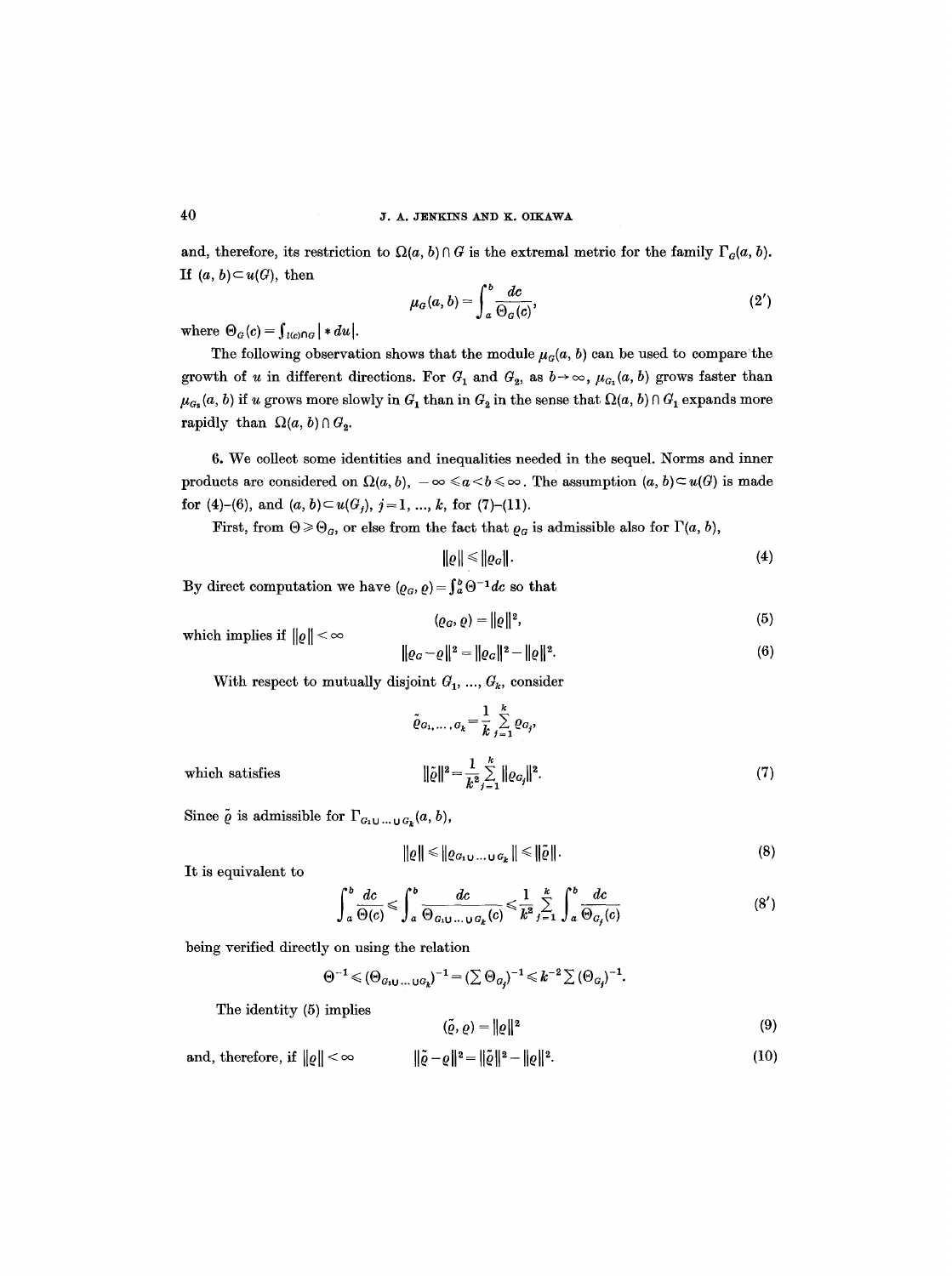Finally, if  $\|\varrho\| < \infty$ , for  $i+j$ 

$$
\| \varrho \|^{2} \leq \| \varrho_{G_{i}} \| ( \| \varrho_{G_{j}} \|^{2} - \| \varrho \|^{2})^{\frac{1}{2}} \leq \| \varrho_{G_{i}} \| \cdot \| \varrho_{G_{j}} \|.
$$
\n(11)

**In** fact, from (5) we have

$$
\| \varrho \|^2 = ( \varrho_{G_i}, \varrho) = ( \varrho_{G_i}, \varrho)_{\Omega(a, b) \cap G_i} \leq \| \varrho_{G_i} \| \| \varrho \|_{\Omega(a, b) \cap G_i}
$$

and 
$$
\|e\|_{\Omega(a,b)\cap G_i}^2 = \|e_{G_j} - e\|_{\Omega(a,b)\cap G_i}^2 \le \|e_{G_j} - e\|^2 = \|e_{G_j}\|^2 - \|e\|^2
$$

by (6).

7. If u has the property that  $(-\infty, b) \subset u(\Omega)$  and  $\Theta(a)$  is constant for all sufficiently small a, then

$$
\tilde{\mu}(b) = \frac{a}{\Theta(a)} + \mu(a, b)
$$

does not depend on such a. This quantity will be called the *reduced module* of the family  $\Gamma(-\infty, b)$ . We may consider  $\tilde{\mu}(u(z))$  for the study of the growth of  $u(z)$ .

For example, suppose u is a harmonic function on  $\Omega$  with a finite number of singularities at  $z_l$  where  $u(z)-\lambda_l \log|z-z_l|$   $(\lambda_l>0)$  is harmonic,  $l=1, ..., n$ . For sufficiently small a, the level  $l(a)$  consists of n mutually disjoint closed curves encircling  $z_1, ..., z_n$  respectively. Then  $\Theta(a)$  coincides with the total flux  $2\pi(\lambda_1+\ldots+\lambda_n)$  independent of a. The reduced module is therefore considered and is equal to

$$
\tilde{\mu}(b) = \frac{a}{2 \pi (\lambda_1 + \ldots + \lambda_n)} + \mu(a, b).
$$

In particular, for  $n = 1$ , a simple calculation results in another expression

$$
\tilde{\mu}(b) = \frac{u_1}{2 \pi \lambda_1} + \lim_{\varepsilon \to 0} \left( \frac{1}{2 \pi} \log \varepsilon + \mu_{\Omega_{\varepsilon}}(-\infty, b) \right),
$$

where  $u_1=\lim_{z\to z_1}(u(z)-\lambda_1\log |z-z_1|)$  and  $\Omega_\varepsilon=\Omega-\{z\,|\,|z-z_1|\leqslant\varepsilon\}.$ 

## **w 2. Upper bound of values**

8. The following is a refined version of Hayman  $[3,$  Theorem 2.2] for  $u = \log |f|$ ; see Jenkins-Oikawa [6]:

**THEOREM** 1. If u is a harmonic function on the annulus  $\Omega = \{z | r_0 < |z| < 1\}$ , then

$$
\int_{u(r_1 e^{i\theta})}^{u(r_2 e^{i\theta})} \frac{dc}{\Theta(c)} \Big| \leq \frac{1}{\pi} \log \frac{1-r_1}{1-r_2} + \frac{1}{\pi} \log 2 + \frac{\pi}{4} \tag{12}
$$

*/or arbitrary 0 with*  $0 \le \theta \le 2 \pi$  *and*  $r_1$ ,  $r_2$  *with*  $1 - \frac{1}{2} e^{-\pi/2} (1 - r_0) = r^* \le r_1 < r_2 < 1$ .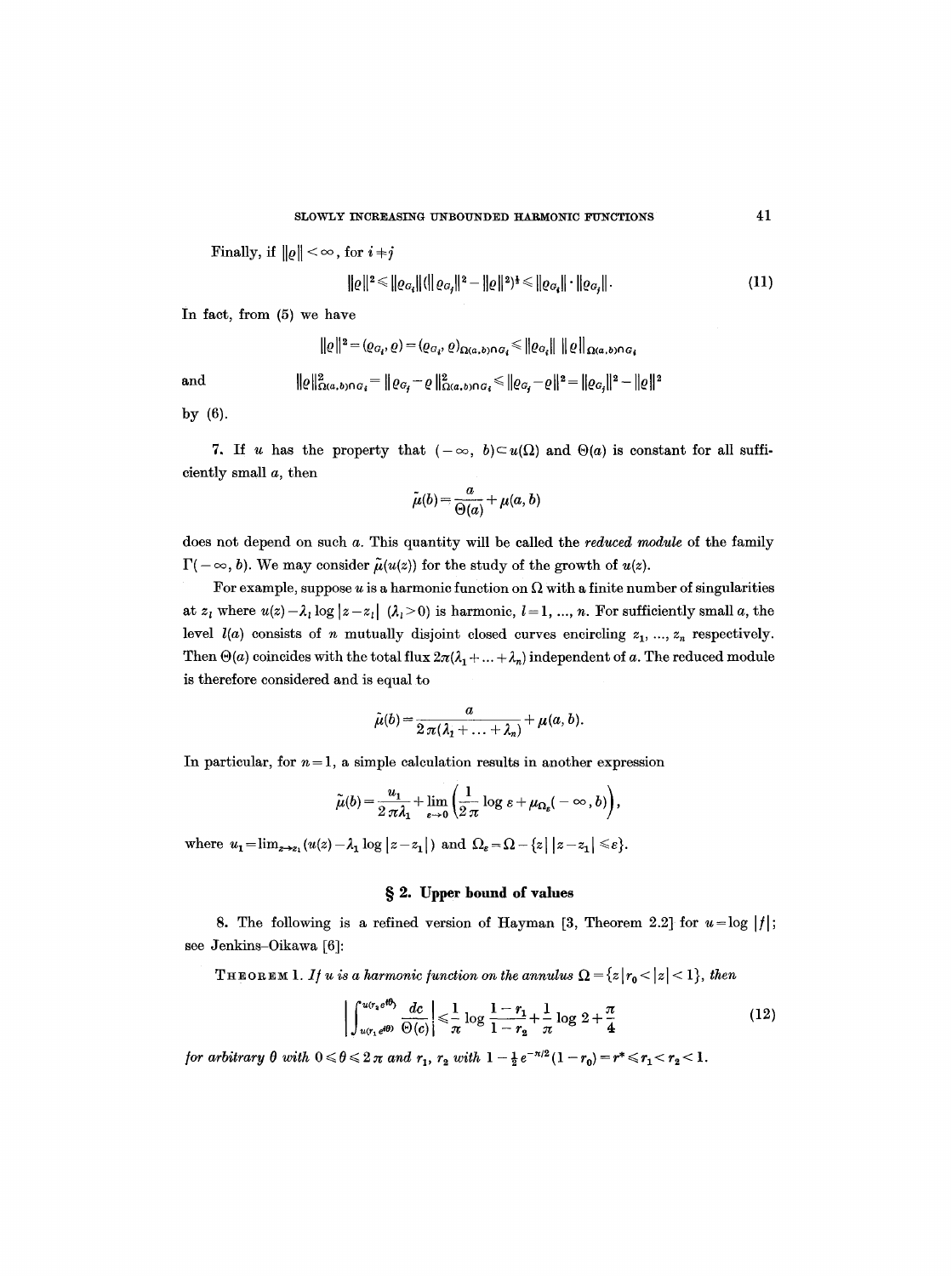To prove this theorem we shall map the unit disc  $|z| \leq 1$  conformally onto the strip  $|\text{Im }\zeta| < \pi/2$  and shall apply the following:

LEMMA 1. Let  $u(\zeta)$  be a harmonic function on the domain  ${\zeta}|\xi^*<\text{Re }\zeta, \, |\text{Im }\zeta|<\pi/2$ . *If*  $\xi_1$  and  $\xi_2$  are real numbers with  $\xi^* + \pi/2 \leq \xi_1 < \xi_2$ , then

$$
\bigg|\int_{u(\xi_1)}^{u(\xi_2)}\frac{dc}{\Theta(c)}\bigg|\leqslant \frac{\xi_2-\xi_1}{\pi}+\frac{\pi}{4}.
$$

*Proof of Lemma 1.* First assume  $u(\xi_1) < u(\xi_2)$ . Consider  $D = {\{\zeta \mid \xi_1 < \text{Re }\zeta < \xi_2, \,|\text{Im }\zeta| < \zeta\}}$  $\pi/2$  U { $\zeta$  |  $\zeta - \xi_1$  <  $\pi/2$  U { $\zeta$  |  $\zeta - \xi_2$  <  $\pi/2$ }. For every c with  $u(\xi_1) < c < u(\xi_2)$ , the level  $l(c)$  contains an arc which meets the interval  $[\xi_1, \xi_2]$  and whose tails  $T_0, T_1$  are on the boundary of D. It has length not less than  $\pi$ . Accordingly the metric  $\rho_0$  defined by  $\rho_0 =$  $\pi^{-1}$  on D and  $_{\mathcal{O}_0}=0$  elsewhere is admissible for the family  $\Gamma(u(\xi_1), u(\xi_2))$ . We obtain  $\mu(u(\xi_1), u(\xi_2)) \leq ||\varrho_0||^2 = (\xi_2 - \xi_1)\pi^{-1} + \pi/4$ . If  $u(\xi_1) > u(\xi_2)$ , then the same estimate for  $\mu(u(\xi_2),$  $u(\xi_1)$  is available.

**9.** *Proof of Theorem 1.* Map  $|z| < 1$  onto  $|\operatorname{Im} \zeta| < \pi/2$  by

$$
\zeta = \log \frac{1 + ze^{-i\theta}}{1 - ze^{-i\theta}} \tag{13}
$$

so that  $z = e^{i\theta}$  corresponds to  $\zeta = +\infty$ . If the neighborhood  $U(\theta, s) = \{z \mid |z| < 1, |z - e^{i\theta}| < s\}$ is contained in  $\Omega$ , then  $u(z(\zeta))$  is defined on  $\{\zeta\} \log(2s^{-1}) < \text{Re }\zeta$ ,  $|\text{Im }\zeta| < \pi/2\}$ . If  $1-2^{-1}e^{-\pi/2}s \leq r_1 < r_2$  the points  $r_1e^{i\theta}$ ,  $r_2e^{i\theta}$  are mapped onto  $\xi_1, \xi_2$ , respectively, satisfying  $\log (2s^{-1}) + \pi/2 \leq \xi_1 \leq \xi_2$ . On taking  $s = 1-r_0$  we see that the left-hand side of (12) is dominated by

$$
\frac{1}{\pi}\log\frac{1+r_2}{1-r_2}-\frac{1}{\pi}\log\frac{1+r_1}{1-r_1}+\frac{\pi}{4},
$$

which does not exceed the right-hand side of (12).

10. For a sector  $S = S(\varphi, \delta) = \{z \in \Omega \mid \text{arg } z - \varphi \mid \delta\}, 0 < \delta \leq \pi$ , a similar estimate for the module  $\mu_s$  is obtained:

THEOREM 1'. Let u be as in Theorem 1. Given  $S = S(\varphi, \delta)$  and  $\eta$   $(0 \leq \eta \leq \delta)$ , there exists *an*  $r^*$  ( $r_0 < r^* < 1$ ) *such that* 

$$
\int_{u(r_1e^{i\theta})}^{u(r_1e^{i\theta})} \frac{dc}{\Theta_S(c)} \leq \frac{1}{\pi} \log \frac{1-r_1}{1-r_2} + \frac{1}{\pi} \log 2 + \frac{\pi}{4}
$$
 (14)

*for*  $r^* \le r_1 < r_2 < 1$  *and*  $|\theta - \varphi| \le \delta - \eta$ .

For the proof use the map (13) with  $\varphi$  instead of  $\theta$ . We have to let  $U(\theta, s)$  with  $s=$  $\sin \eta$  be in S. A possible value for  $r^*$  is  $1-2^{-1}e^{-\pi/2} \cdot \min (1-r_0, \sin \eta)$ .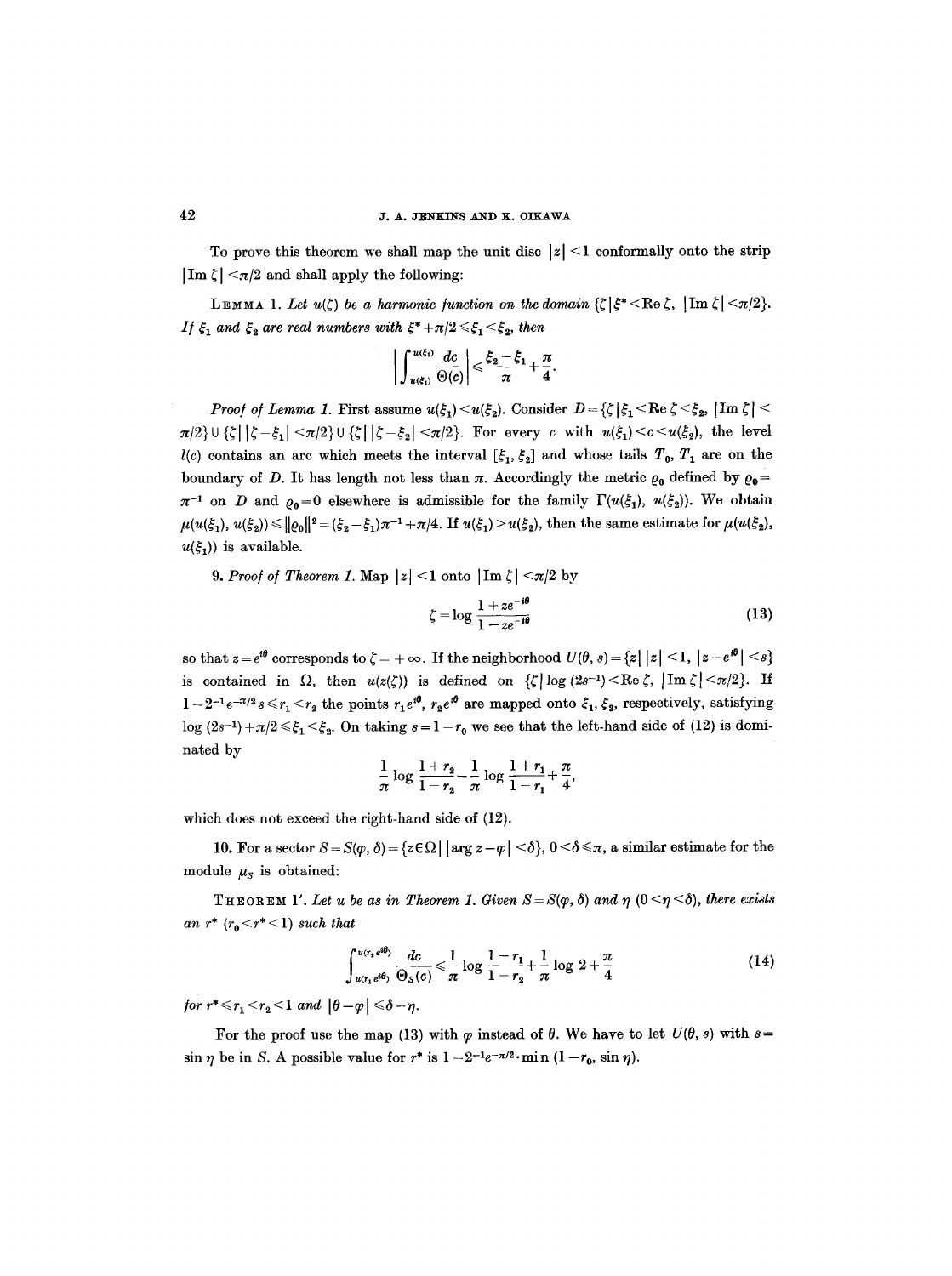11. Instead of (13) we may map the unit disc incised along the radius arg  $z=\theta+\pi$ conformally onto the strip  $|\text{Im }\zeta| < \pi/2$  by

$$
\zeta = \frac{1}{2} \log \frac{ze^{-i\theta}}{(1 - ze^{-i\theta})^2}.
$$
 (15)

Notice that the value  $\Theta(c)$  is unchanged by incision. We obtain (12) and (14) with the righthand side replaced by

$$
\frac{1}{\pi}\log\frac{1-r_1}{1-r_2} + \frac{1}{2\pi}\log\frac{1}{r_1} + \frac{\pi}{4}.
$$
 (16)

The value of r\* may be different from the one given in Theorems 1 and 1', but can be chosen to depend only on  $r_0$  and satisfy  $r_0 < r^* < 1$ .

12. Now let u be a harmonic function on  $\Omega = \{z \mid r_0 \leq |z| \leq 1\}$  such that

$$
[a,\,\infty)\subset u(\Omega)\tag{17}
$$

for some a. Let b be a number such that  $b > a$  and  $b > u(z)$  for every z with  $|z| = r^*$ , where  $r^*$ is as in Theorem 1. Then for every z with  $u(z) > b$ ,  $|z| > r^*$ , we have

$$
\mu(a, u(z)) = \mu(a, b) + \int_{b}^{u(z)} \frac{dc}{\Theta(c)} \leq \mu(a, b) + \frac{1}{\pi} \log \frac{1-r^*}{1-|z|} + \frac{1}{\pi} \log 2 + \frac{\pi}{4}.
$$

If  $a < u(z) \leq b$ , this estimate is trivially true. Since  $\mu(a, b) < \infty$  by the assumption (17), we conclude that

$$
\mu(a, u(z)) \leq \frac{1}{\pi} \log \frac{1}{1-|z|} + O(1) \tag{18}
$$

uniformly as  $|z| \rightarrow 1$ ,  $z \in \Omega$ ,  $u(z) > a$ .

Similarly, for *u* satisfying  $[a, \infty) \subset u(S)$ , we have

$$
\mu_S(a, u(re^{i\varphi})) \leq \frac{1}{\pi} \log \frac{1}{1-r} + O(1) \tag{19}
$$

as  $r \rightarrow 1$ ,  $u(re^{i\varphi}) > a$  for  $S = S(\varphi, \delta)$  or  $S = \Omega$ .

In particular, if  $D_{\Omega}[u] < \infty$  then

$$
u(z) \leqslant \left(\frac{1}{\pi} D_{\Omega}[u]\right)^{\frac{1}{2}} \left(\log \frac{1}{1-|z|}\right)^{\frac{1}{2}} + O(1)
$$

and, if (3) is satisfied then

$$
u(z) \leqslant \frac{\sigma}{\pi} \log \frac{1}{1-|z|} + O(1).
$$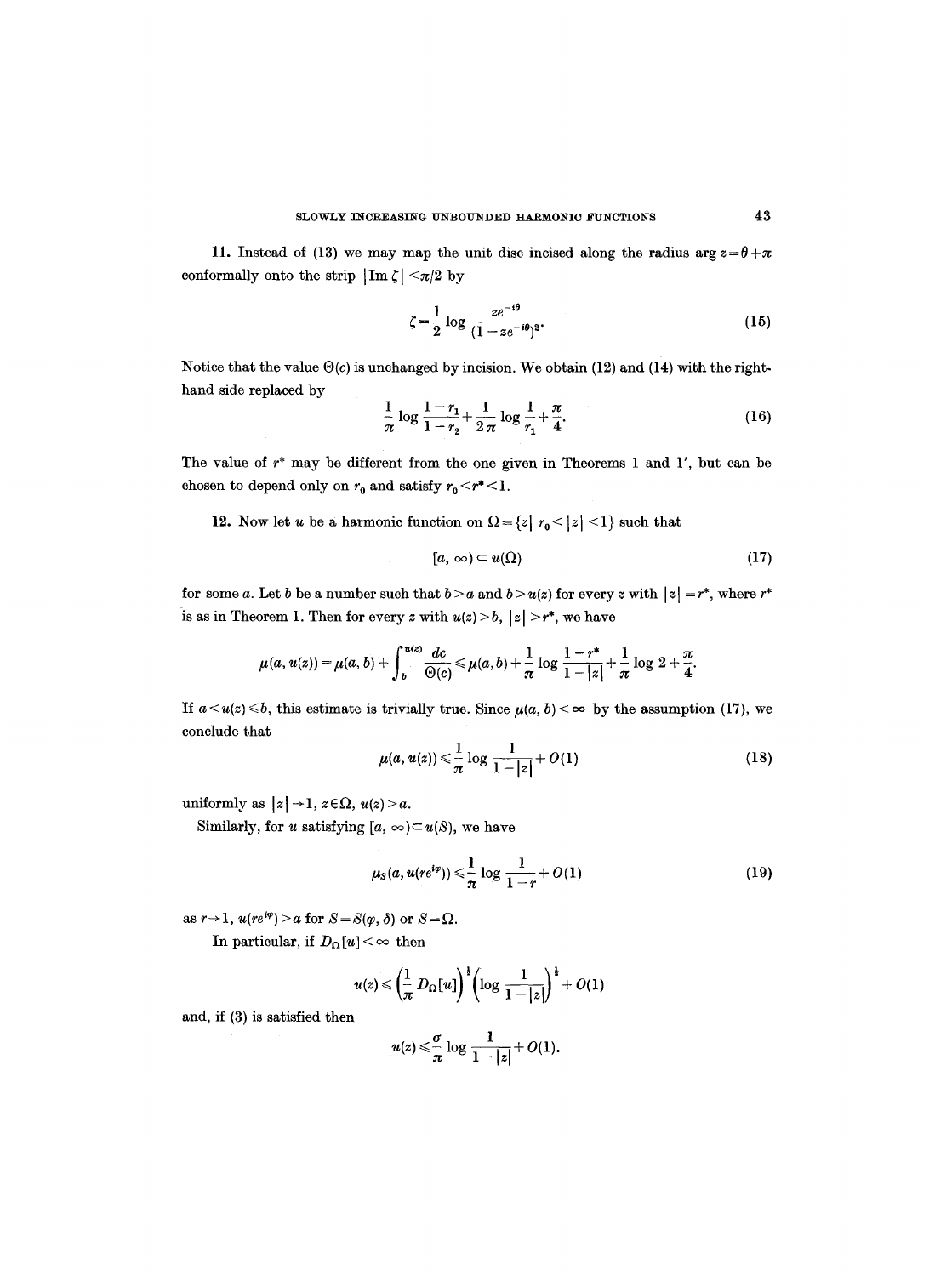## 44 J. A. JENKINS AND K. OIKAWA

## § 3. Regularity of growth

13. The estimate (19) shows that

$$
\overline{\lim_{r\to 1}}\left(\mu_S(a,u(re^{i\varphi}))-\frac{1}{\pi}\log\frac{1}{1-r}\right)<\infty.
$$

The limiting value (possibly  $-\infty$ ) will be shown to exist if u is a slowly increasing unbounded function (in the sense of 1<sup>o</sup>) satisfying further  $\lim_{r\to 1}u(re^{i\theta})=\infty$ . This result was obtained by Hayman [3, Theorem 5.5] for  $u = \log |f|$  with f a circumferentially mean p-valent function, and by Eke [1, Theorem 3] for  $u = \log |f|$  with f a regular function with some restrictions. In our proof the method of the extremal metric will be used at various steps.

THEOREM 2. Suppose a harmonic function u on  $\Omega = \{z | r_0 < |z| < 1\}$  satisfies

$$
\mu_S(a,\infty)=\infty,\,\,\overline{\lim\limits_{r\to 1}}\,u(re^{i\theta})=\infty
$$

*for some a* $\in$ *u(S) and*  $\varphi$ *; here S*=*S(* $\varphi$ *,*  $\delta$ *) or S*= $\Omega$ *. Then, as z* $\rightarrow$ *e*<sup>*i* $\varphi$ </sup> *in a Stolz domain, the uni-/orm limit* 

$$
\lim \left(\mu_S(a, u(z)) - \frac{1}{\pi} \log \frac{1}{|z - e^{i\varphi}|}\right) = \alpha,
$$

 $-\infty \le \alpha < \infty$ , exists.

Notice that the above u satisfies  $[a, \infty) \subset u(S)$ , so that  $\int_a^b \Theta_s(c)^{-1} dc < \infty$  for every finite  $b > a$  and  $\int_a^{\infty} \Theta_s(c)^{-1} dc = \infty$ ; namely u is a "most slowly growing unbounded harmonic function".

As before, by means of the conformal mapping (13) with  $\theta = \varphi$ , the proof of Theorem 2 is reduced to the following proposition:

*I/ a harmonic function u(* $\zeta$ *) on*  $D = {\zeta | \xi^* \lt R e \zeta, |\text{Im } \zeta| \lt \pi/2}$  *satisfies* 

$$
\mu(a,\infty)=\infty,\qquad \lim_{\xi\to\infty}u(\xi)=\infty\qquad (\xi;\text{ real})\qquad (20)
$$

*for some a*  $\in$  *u*(*D*), *then, as*  $\text{Re } \zeta \rightarrow +\infty$ ,  $|\text{Im } \zeta| \leq \pi/2 - \delta$ ,  $0 < \delta < \pi/2$ , *the uniform limit* 

$$
\lim_{\lambda} \left( \mu(a, u(\zeta)) - \frac{1}{\pi} \operatorname{Re} \zeta \right) = \alpha, \tag{21}
$$

 $-\infty \leqslant \alpha < \infty$ , exists.

14. For the proof we need some preparation. Take a point  $\xi_0 > \xi^*$  on the real axis and fix it once for all. For every  $c > u(\xi_0)$ , let  $D(c)$  be the component of the open set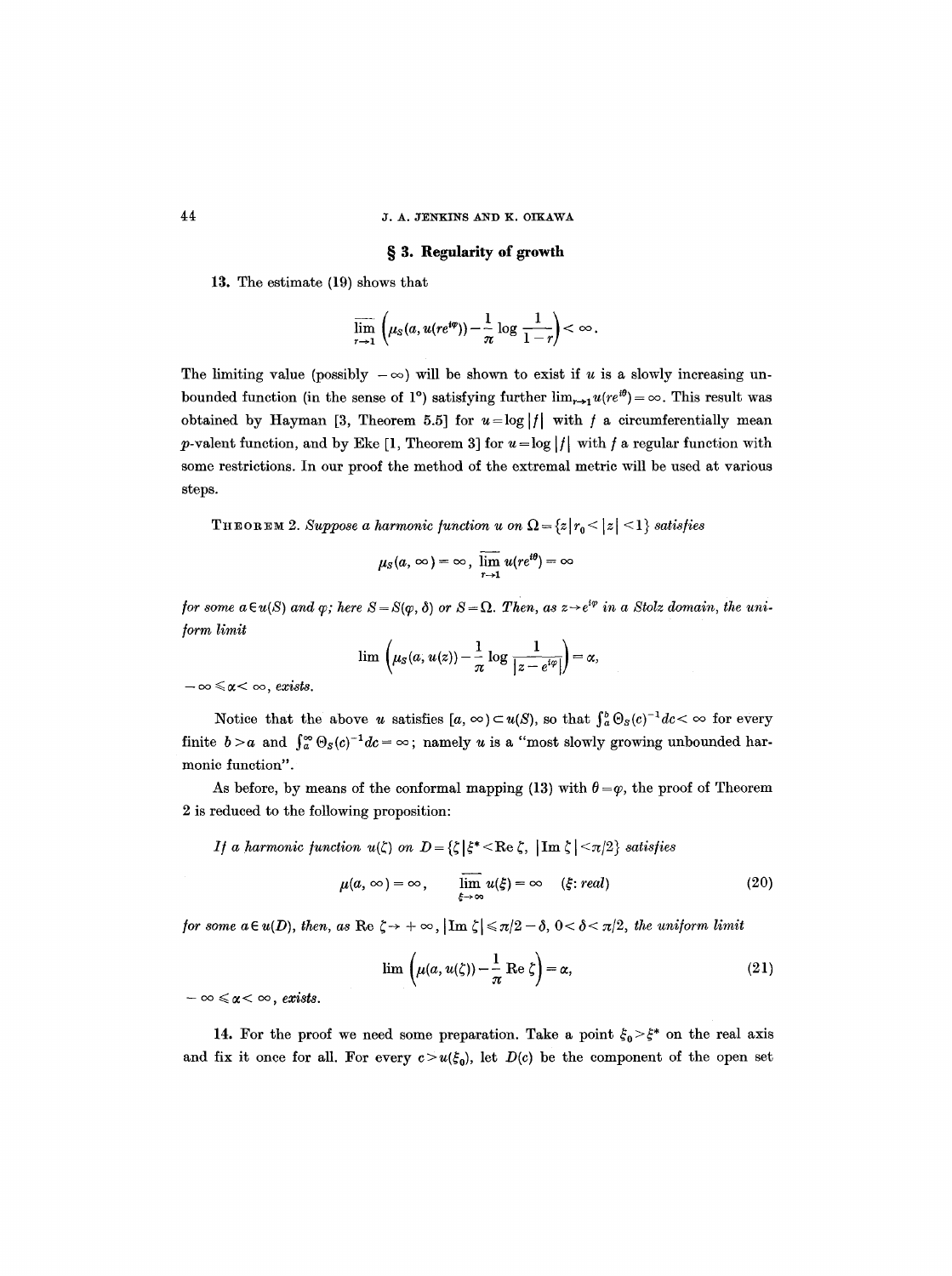$\{\zeta \in D | u(\zeta) < c\}$  containing  $\xi_0$ . It is a simply-connected domain, and every component of  $D \cap (\partial D(c))$  is an arc which is piecewise analytic and is contained in  $l(c)$ . Evidently  $D(c_1)$  $D(c_2)$  if  $c_1 < c_2$ .

If  $D(c)$  is bounded to the right, i.e., if the set  ${Re \zeta|\zeta \in D(c)}$  is bounded above, then the unbounded component  $B(c)$  of  $D - \text{Cl } D(c)$  is determined uniquely. Clearly  $B(c_1) \supset B(c_2)$ if  $c_1 < c_2$ .

LEMMA 2. *There exists an*  $a_0 > a$  *such that D(c) is bounded to the right for every*  $c > a_0$ *. Furthermore*  $\lim_{c\to\infty}$  (inf  $\{\text{Re }\zeta \mid \zeta \in B(c)\}\) = \infty$ .

*Proof.* It suffices to show the existence of  $c_1 < c_2 < ... \rightarrow \infty$  for which  $D(c_n)$  are bounded to the right and  $\lim_{n\to\infty} (\inf {\{ \text{Re } \zeta \mid \zeta \in B(c_n) \}}) = \infty$ . To prove this, it is sufficient to show that, for every  $a_1$  and  $\xi_1$ , there exists  $c > a_1$  such that  $D(c)$  is bounded to the right and  $\xi_1$  < inf  ${Re \zeta |\zeta \in B(c)}$ . We may assume  $\xi_1 > \xi_0$ .

Prepare a  $\xi_2$  with  $\xi_2>\xi_1$  and fix it. Then take  $a_2>$  max $(a, a_1, \max_{\xi_0\leqslant\xi\leqslant\xi_1}u(\xi))$ , and fix it.

Now take an arbitrary b with  $b > a_2$ . By (20), there exists a real  $\xi$  such that  $u(\xi) > b$ . For every c with  $a_2 < c < b$ ,  $D(c)$  does not contain  $\xi$ , thus a component  $\tilde{\gamma}(c)$  of  $D \cap \partial D(c)$ separates  $\xi$  from  $\xi_0$ . It is a simple arc contained in *l(c)*, meets the interval  $[\xi_2, \xi]$ , and never meets  $[\xi_0, \xi_1]$ . The maximum principle shows that  $\tilde{\gamma}(c)$  is not a closed curve. The module  $\mu(\Gamma)$  of the family  $\Gamma = {\tilde{\gamma}(c) | a_2 < c < b}$  satisfies

$$
\mu(a_2, b) \leq \mu(\Gamma).
$$

Let  $\Gamma_0$  be the subfamily of  $\Gamma$  consisting of those  $\tilde{\gamma}(c)$  at least one of whose tails  $T_0$ ,  $T_1$ contains  $\infty$  or else consists of more than one point. As is well known  $\mu(\Gamma_0)=0$ .

The rest  $\Gamma - \Gamma_0$  consists of those  $\tilde{\gamma}(c)$  with finite end points. We let  $\Gamma_1$  be the subfamily of  $\Gamma - \Gamma_0$  consisting of those  $\tilde{\gamma}(c)$  which traverse the vertical strip  $\xi_1 < \text{Re }\zeta < \xi_2$ . It is seen easily that  $\mu(\Gamma_1) \leq \pi (\xi_2 - \xi_1)^{-1}$ .

We decompose  $\Gamma-(\Gamma_0\cup\Gamma_1)$  into  $\Gamma_2$ ,  $\Gamma_3$ , and  $\Gamma_4$  as follows:  $\Gamma_2$  is the family of  $\tilde{\gamma}(c)$ with both initial and terminal points on the upper edge  $L^+$  of the strip  $S = \{\zeta | \lim \zeta \leq \pi/2 \};$  $\Gamma_3$  is that of  $\tilde{\gamma}(c)$  with both initial and terminal points on the lower edge L- of S;  $\Gamma_4$  is that of  $\tilde{\gamma}(c)$  with one of the end points on  $L^+$  and the other on  $L^-$ . The module  $\mu(\Gamma_2)$  is dominated by the module  $\mu_0$  of the triad  $(S, \xi, L^+)$ , which is finite and independent of  $\xi$ . The module  $\mu(\Gamma_3)$  is dominated by the module of the triad  $(S, \xi, L^-)$ , which is equal to  $\mu_0$ .

If 
$$
\Gamma_4 = \emptyset
$$
, then  $\mu(\Gamma) \leq \frac{\pi}{\xi_2 - \xi_1} + 2 \mu_0$ ,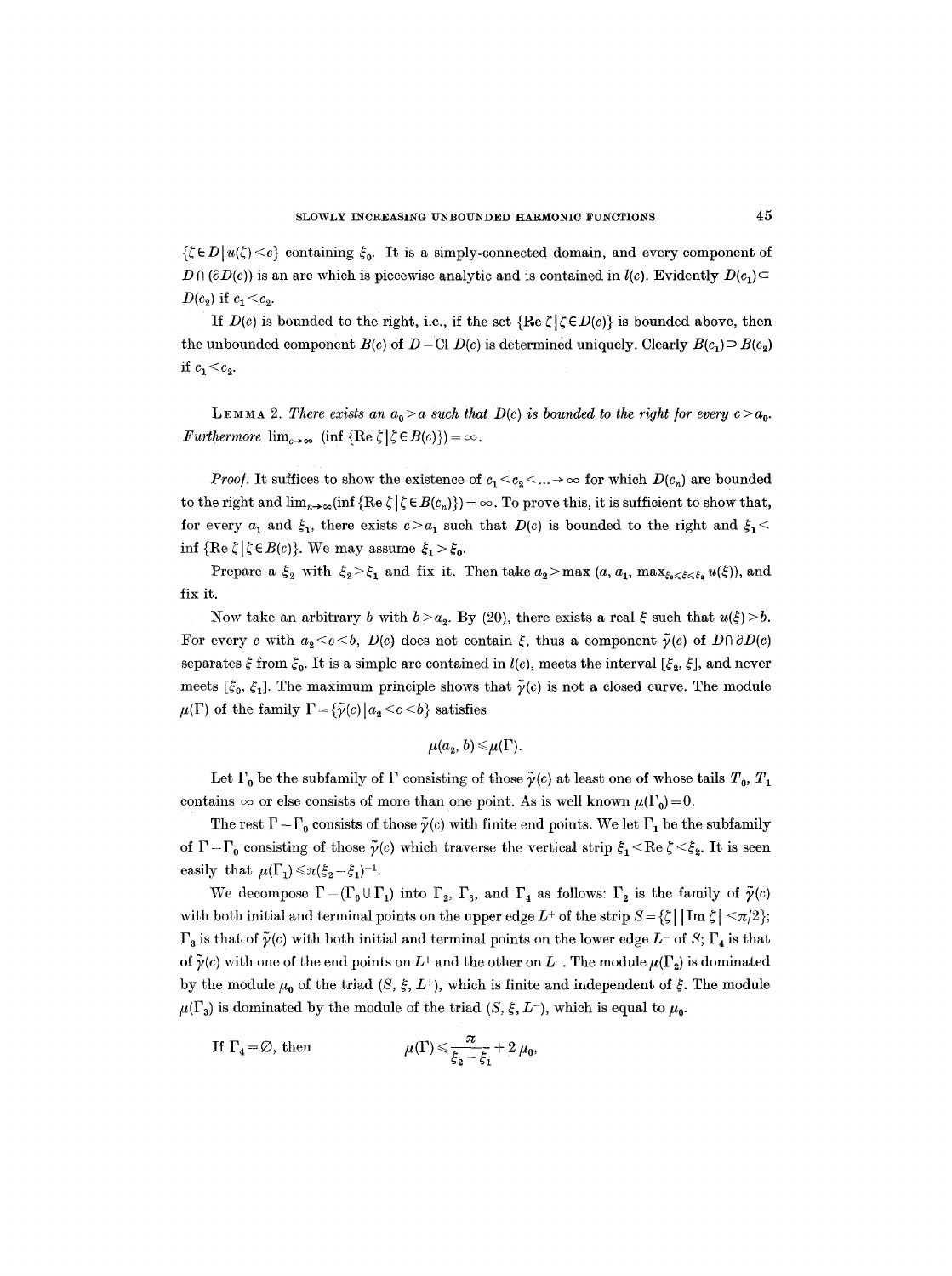**46 J. A. JENKINS AND K. OIKAWA** 

 $therefore$ 

$$
\mu(a,b) \leq \mu(a,a_2) + \frac{\pi}{\xi_2 - \xi_1} + 2 \mu_0.
$$

Since b is arbitrary, this contradicts (20); accordingly  $\Gamma_4 + \emptyset$ . For a c with  $\tilde{\gamma}(c) \in \Gamma_4$  it is clear that  $D(c)$  has the desired property. The proof of Lemma 2 is hereby complete.

15. For every  $c > a_0$ , the set

$$
\gamma(c) = D \cap \text{Cl } D(c) \cap \text{Cl } B(c)
$$

is an arc which is piecewise analytic and is contained in *l(c).* It joins the upper and lower edges of the strip  $|\text{Im }\zeta| < \pi/2$  within it. The initial point and the terminal point may not exist. On setting

$$
\xi'(c) = \inf \{ \text{Re } \zeta \mid \zeta \in \gamma(c) \}, \quad \xi''(c) = \sup \{ \text{Re } \zeta \mid \zeta \in \gamma(c) \},
$$

$$
\lim_{c \to \infty} \xi'(c) = \infty.
$$

we have

Incidentally  $\gamma(c) = \tilde{\gamma}(c)$  for  $c > a_2$ .

We quote here a lemma from Jenkins [5]. Let  $\gamma_0, \gamma_1, ..., \gamma_n$  be Jordan arcs joining the upper and lower edges of the strip  $S = \{\zeta \mid \text{Im } \zeta \leq \pi/2 \}$  within it. Let  $\xi_j = \inf \{\text{Re } \zeta \}$  $\zeta \in \gamma_j$  and  $\xi_j' = \sup \{ \text{Re } \zeta | \zeta \in \gamma_j \}$ , and assume  $\xi_{j-1}' < \xi_j', j = 1, ..., n$ . Let  $\mu_j$  be the module of the family of arcs joining the upper and lower edges of  $S$  within the subdomain of  $S$  bounded by  $\gamma_{j-1}$  and  $\gamma_j$ ,  $j = 1, ..., n$ .

$$
\mathsf{L}\mathbf{EMMA}\;3.
$$

LEMMA 3. 
$$
\sum_{j=1}^{n} \mu_j \leq \frac{\xi_n^2 - \xi_0^2}{\pi} + 2 - \sum_{j=1}^{n-1} f(\xi_j^2 - \xi_j^2)
$$
 (22)

$$
\sum_{j=1}^{n} \mu_j \leqslant \frac{\xi_n'' - \xi_0'}{\pi} - \sum_{j=1}^{n-1} f(\xi_j'' - \xi_j'),\tag{23}
$$

 $where$   $f(s)$ 

$$
x)=\frac{x^3}{9\left(1+\frac{x^2}{3}\right)},
$$

 $a$  strictly monotone increasing function.

The original lemma in Jenkins [5] contains only (22). The proof of (23) is completely similar if we replace  $\gamma_0$  and  $\gamma_n$  by vertical segments on Re  $\zeta = \xi'_0$  and Re  $\zeta = \xi''_n$ , respectively.

16. Set 
$$
\lim_{b\to\infty}\left(\mu(a_0,b)-\frac{1}{\pi}\xi'(b)\right)=\alpha_0.
$$

It will be finally shown that the  $\alpha$  in (21) is equal to  $\alpha_0 + \mu(a, a_0)$ .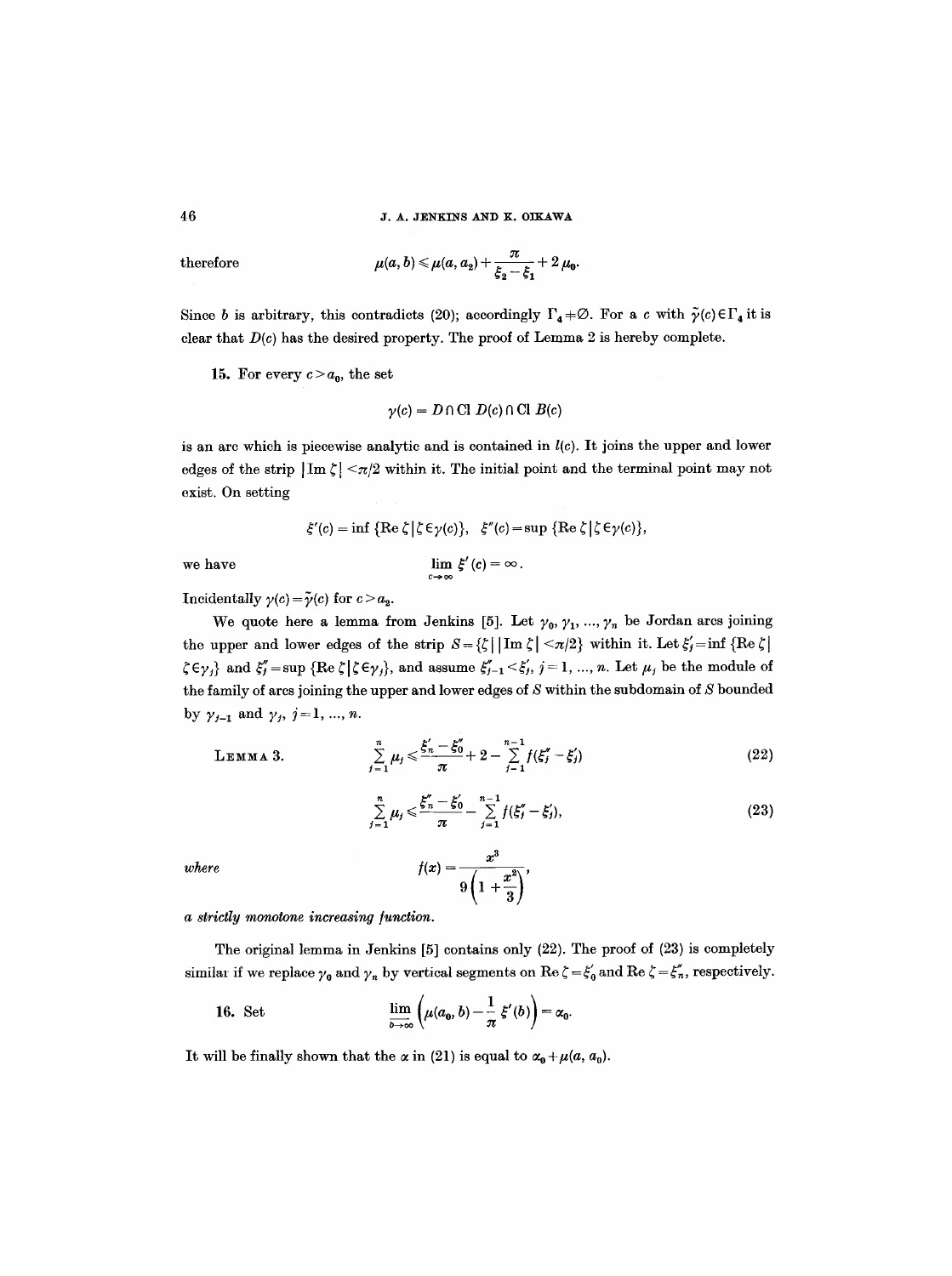First observe that

$$
-\infty\,{\leqslant}\,\alpha_0\,{<}\,\infty\,.
$$

In fact, on denoting by  $\bar{\mu}(a, b)$  the module of the family  $\{\gamma(c) | a < c < b\}$ ,  $a_0 < a < b$ , we have  $\mu(a, b) \le \bar{\mu}(a, b)$ . If b is so large that  $\xi'(b) > \xi''(a_0)$ , then Lemma 3 for  $n = 1$  is applied to  $\gamma(a_0)$  and  $\gamma(b)$  to get  $\mu(a_0, b) \le \pi^{-1}(\xi'(b) - \xi''(a_0)) + 2$ . Accordingly  $\alpha_0 < \infty$ .

LEMMA 4. *If*  $\alpha_0 > -\infty$ , *then* 

$$
\lim_{c\to\infty} \left(\xi''(c) - \xi'(c)\right) = 0. \tag{24}
$$

*Furthermore, for every*  $\eta > 0$ *, there exists a*  $\xi_1$  such that, *for every*  $\zeta \in D$  with  $\text{Re } \zeta > \xi_1$ , there *exists a c satis]ying* 

$$
\zeta \in B(c)
$$
, Re  $\zeta - \eta \leq \xi'(c)$ ,  $\xi''(c) \leq \text{Re } \zeta + \eta$ 

*as well as a c" satis/ying* 

$$
\zeta \notin B(c'), \quad \text{Re } \zeta - \eta \leq \xi'(c'), \quad \xi''(c') \leq \text{Re } \zeta + \eta.
$$

*Proof.* If (24) does not hold, there exist  $\delta > 0$  and  $a_0 = c_0 < c_1 < c_2 < ... \rightarrow \infty$  such that  $\xi''(c_n)-\xi'(c_n) \geq \delta$ . We may assume  $\xi''(c_{n-1}) \leq \xi'(c_n)$ . Apply Lemma 3 to  $\gamma(a_0), \gamma(c_1), ..., \gamma(c_n)$ to get

$$
\sum_{j=1}^n \tilde{\mu}(c_{j-1},c_j) \leq \frac{1}{\pi} \left( \xi'(c_n) - \xi''(a_0) \right) + 2 - \sum_{j=1}^{n-1} f \left( \xi''(c_j) - \xi'(c_j) \right),
$$

which implies

$$
\mu(a_0,c_n)-\frac{1}{\pi}\xi'(c_n)\leqslant \frac{-1}{\pi}\xi''(a_0)+2-(n-1)f(\delta)\to -\infty
$$

as  $n \to \infty$ , contrary to the assumption  $\alpha_0 > -\infty$ . Thus we obtain (24).

Let  $c^*$  be a number such that  $a_0 < c^*$  and  $\xi''(c) - \xi'(c) < \eta/3$  for every  $c > c^*$ .

If the second assertion of Lemma 4 is not true, there exists a sequence  $\{\zeta_n\}$  such that  $\operatorname{Re} \zeta_n \to \infty$  and either

$$
\gamma(c) \notin R_n \text{ for every } c \in C_n = \{c \mid \zeta_n \in B(c)\}\tag{25}
$$

or 
$$
\gamma(c) \n\in R_n \text{ for every } c \in C'_n = \{c \mid \zeta_n \notin B(c) \};
$$
 (26)

here  $R_n = {\zeta \in D | \text{Re} \zeta_n - \eta \leq \text{Re} \zeta \leq \text{Re} \zeta_n + \eta }$ . We may assume that  ${\xi''(c^*) + \eta \leq \text{Re} \zeta_n}$ and Re  $\zeta_n+2\eta \le \text{Re }\zeta_{n+1}$ . If (25) occurs, it is not difficult to see that  $\xi''(c) \le \text{Re }\zeta_n-2\eta/3$ for every  $c \in C_n$  and  $\text{Re}\,\zeta_n - \eta/3 \leq \xi'(c)$  for every  $c \in C'_n$ . Accordingly the set  $\bigcup_c \gamma(c)$  is disjoint from the rectangle  $R'_n = {\{\zeta \in D \mid \text{Re } \zeta_n - 2\eta/3 < \text{Re } \zeta < \text{Re } \zeta_n - \eta/3 \}}$ . If (26) occurs, we get a similar conclusion for the rectangle  $R_n'' = {\zeta \in D \mid \text{Re }\zeta_n + \eta/3 < \text{Re }\zeta < \text{Re }\zeta_n + 2\eta/3 }$ .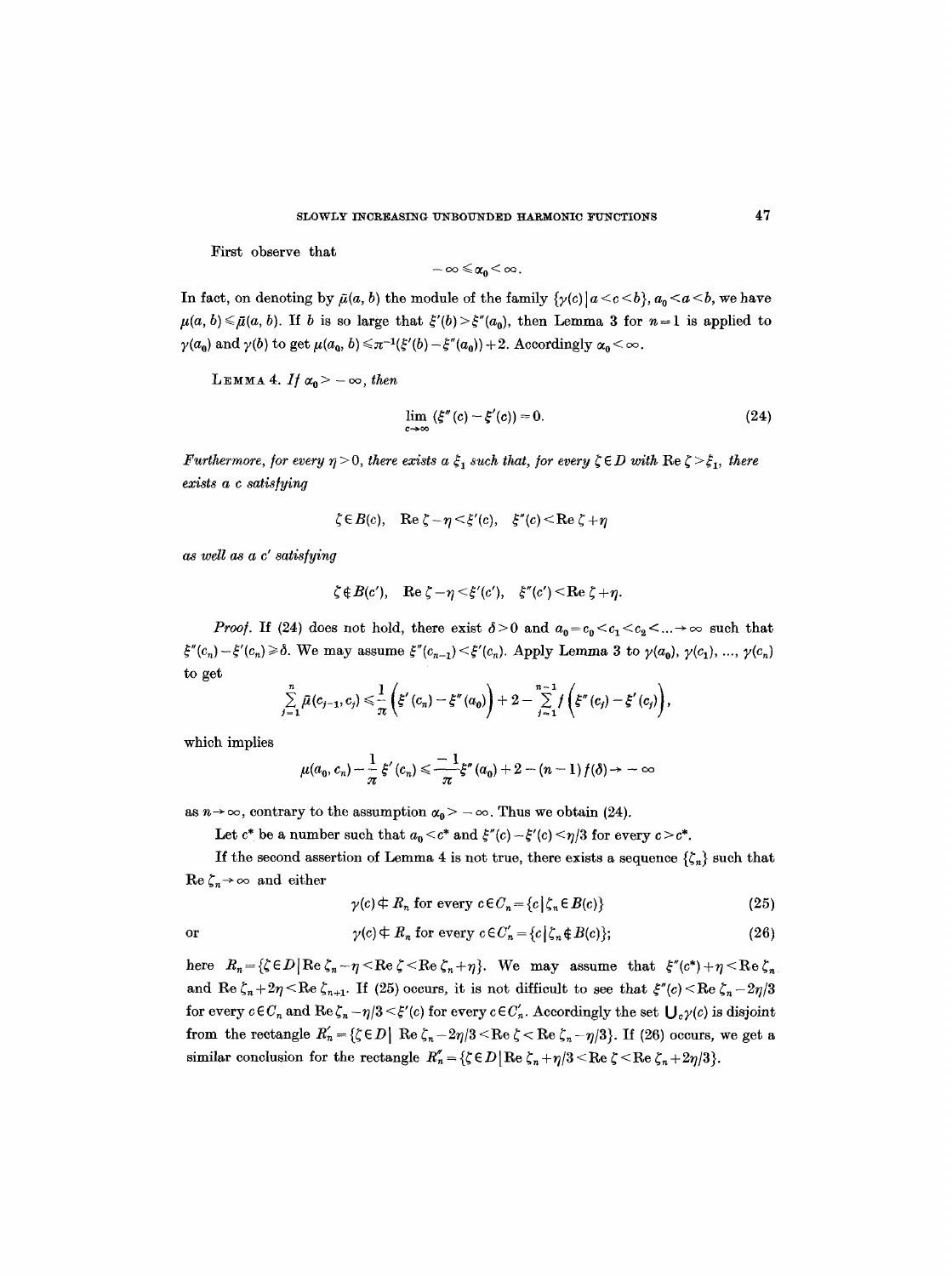### 48 **a.m. a.m. a.x. a.x. a.x. a**.x. and k. oikawa

For every *n*, take a b with  $\zeta'(b) > \text{Re }\zeta_n + \eta$ . Let  $\gamma_j$  be a diagonal of the rectangle  $R'_j$ ,  $j = 1, ..., n$ , and let  $\mu_j$  be the module of the family consisting of those  $\gamma(c)$  contained between  $\gamma_{j-1}$  and  $\gamma_j$ . Apply Lemma 3, (22) to  $\gamma(c^*)$ ,  $\gamma_1$ , ...,  $\gamma_n$ ,  $\gamma_{n+1} = \gamma(b)$  to obtain

$$
\bar{\mu}(c^*,b)=\sum_{j=1}^{n+1}\mu_j\leq \frac{1}{\pi}(\xi'(b)-\xi''(c^*))+2-\sum_{j=1}^{n}f(\xi''_j-\xi'_j).
$$

which implies

$$
\mu(a_0, b) - \frac{1}{\pi} \xi'(b) \leq \mu(a_0, c^*) - \frac{1}{\pi} \xi''(c^*) + 2 - n f\left(\frac{\eta}{3}\right),
$$

contrary to the assumption  $\alpha_0$  > - $\infty$ .

17. We now prove the existence and the equality of the following limits:

$$
\lim_{b\to\infty}\left(\mu(a_0,b)-\frac{1}{\pi}\,\xi'(b)\right)=\lim_{b\to\infty}\left(\mu(a_0,b)-\frac{1}{\pi}\,\xi''(b)\right).
$$
\n(27)

The limit will be equal to  $\alpha_0$  defined in 16°.

For  $b < b'$ , we have trivially  $\mu(a_0, b') - \mu(a_0, b) = \mu(b, b') \leq \bar{\mu}(b, b') \leq \pi^{-1}(\xi''(b') - \xi'(b)).$ Therefore  $\mu(a_0, b') - \pi^{-1}\xi''(b') \leq \mu(a_0, b) - \pi^{-1}\xi'(b)$ , so that

$$
\overline{\lim}_{b\to\infty}\left(\mu(a_0,b)-\frac{1}{\pi}\,\xi''(b)\right)\leq \lim_{b\to\infty}\left(\mu(a_0,b)-\frac{1}{\pi}\,\xi'(b)\right).
$$

If b and b' satisfy  $\xi''(b) < \xi'(b)$ , apply Lemma 3, (22) for  $n = 1$  to  $\gamma(b)$  and  $\gamma(b')$ . We obtain  $\mu(b, b') \leq \bar{\mu}(b, b') \leq \pi^{-1}(\xi'(b') - \xi''(b)) + 2$  and, therefore

$$
\overline{\lim}_{b\to\infty}\left(\mu(a_0,b)-\frac{1}{\pi}\,\xi'(b)-2\right)\leqslant \underline{\lim}_{b\to\infty}\left(\mu(a_0,b)-\frac{1}{\pi}\,\xi''(b)\right).
$$

If  $\alpha_0 = -\infty$ , this much is sufficient to justify the validity of (27) with the limit  $-\infty$ . If  $\alpha_0$  >  $-\infty$ , we have (24), so that

$$
\overline{\lim}_{b \to \infty} \left( \mu(a_0, b) - \frac{1}{\pi} \xi''(b) \right) = \overline{\lim}_{b \to \infty} \left( \mu(a_0, b) - \frac{1}{\pi} \xi'(b) \right)
$$

$$
\underline{\lim}_{b \to \infty} \left( \mu(a_0, b) - \frac{1}{\pi} \xi''(b) \right) = \underline{\lim}_{b \to \infty} \left( \mu(a_0, b) - \frac{1}{\pi} \xi'(b) \right),
$$

which show (27) including the existence of the limits.

18. *Proof of (21) for the case*  $\alpha_0 > -\infty$ . It suffices to show that, for every  $\varepsilon > 0$ , there exists a  $\xi_2$  such that  $\xi_2 > \xi^*$  and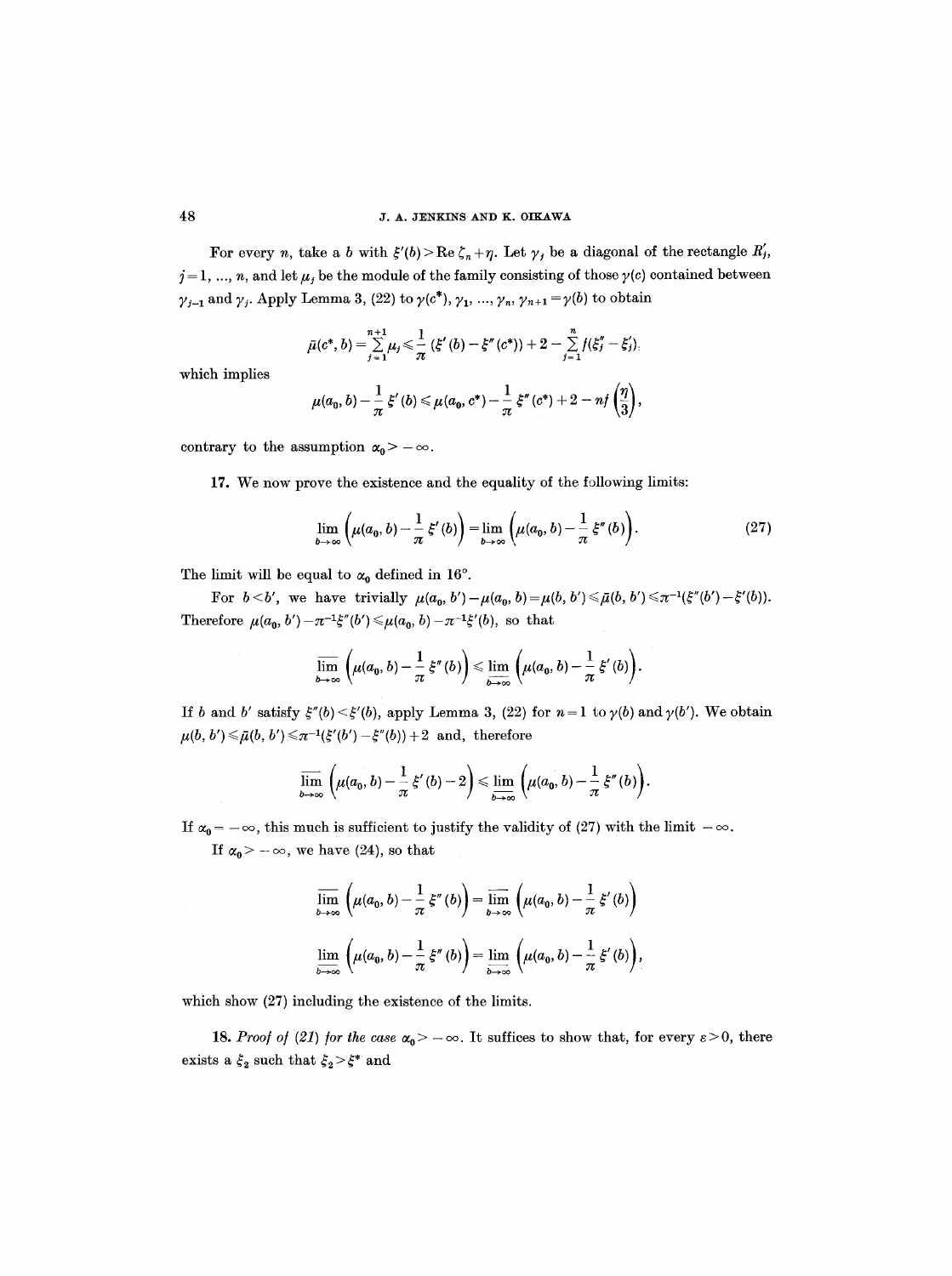$$
\left|\int_{a_0}^{u(\zeta)}\frac{dc}{\Theta(c)}-\frac{1}{\pi}\operatorname{Re}\zeta-\alpha_0\right|<\varepsilon
$$

for every  $\zeta$  with  $\text{Re }\zeta > \xi_2$  and  $|\text{Im }\zeta| \leq \pi/2-\delta$ .

Take  $b_0$  such that every  $b \geq b_0$  satisfies

$$
\bigg|\int_{a_0}^{b}\frac{dc}{\Theta(c)}-\frac{1}{\pi}\,\xi'(b)-\alpha_0\bigg|<\frac{\varepsilon}{3}.
$$

Take  $\xi_1$  of Lemma 4 for  $\eta = \varepsilon \delta/12$ . We shall show  $\xi_2 = \max (\xi''(b_0) + \eta, \xi_1)$  is the required value. For this purpose, it suffices to show the existence of b such that  $b \ge b_0$ ,

$$
\frac{1}{\pi} \left| \xi'(b) - \text{Re} \zeta \right| \leq \frac{\varepsilon}{3}
$$
 (28)

and 
$$
\left| \int_{b}^{u(\zeta)} \frac{dc}{\Theta(c)} \right| \leq \frac{\varepsilon}{3}.
$$
 (29)

Let  $\zeta$  be such that  $\text{Re }\zeta > \xi_2$  and  $|\text{Im }\zeta| \leq \pi/2-\delta$ . Lemma 4 shows the existence of  $c_1$  with  $\zeta \in B(c_1)$ , Re  $\zeta - \eta \leq \zeta'(c_1)$ ,  $\xi''(c_1) \leq \text{Re }\zeta + \eta$ , and  $c_2$  with  $\zeta \notin B(c_2)$ , Re  $\zeta - \eta \leq \zeta'(c_2)$ ,  $\xi''(c_2) < \text{Re }\zeta + \eta$ . Clearly  $b = c_1$  and  $b = c_2$  satisfy  $b \ge b_0$  and (28). Therefore it remains to show that either  $b=c_1$  or  $b=c_2$  satisfies (29). There are four possible cases:  $u(\zeta) < c_1 < c_2$ ,  $c_1 =$  $u(\zeta) < c_2, c_1 < u(\zeta) \leq c_2$ , and  $c_1 < c_2 < u(\zeta)$ . In the first case, set  $b = c_1$ . For every c with  $u(\zeta) < c < b - c_1$  the level  $l(c)$  contains an arc separating  $\zeta$  from  $\gamma(b)$  contained in the rectangle  $R = \{x+iy \mid \text{Re }\zeta - \eta \le x \le \text{Re }\zeta +\eta, |y| \le \pi/2\}$ . This arc traverses at least one of the rectangles  $\{x+iy\in R | \pi/2 - \delta \leq y \leq \pi/2 \}$  and  $\{x+iy\in R | -\pi/2 \leq y \leq -\pi/2 + \delta \}$ . Accordingly the module  $\mu(u(\zeta), b)$  is dominated by  $4\eta\delta/\delta^2 = \varepsilon/3$ , namely (29) holds. The reasoning for the other cases is similar; take  $b = c_2$ ,  $b = c_1$ ,  $b = c_2$  for the second, third, and the fourth cases, respectively.

19. *Proof of (21) for the case*  $\alpha_0 = -\infty$ . It suffices to show that, for every M, there exists a  $\xi_2$  such that  $\xi_2 > \xi^*$  and

$$
\int_{a}^{u(\zeta)} \frac{dc}{\Theta(c)} - \frac{1}{\pi} \operatorname{Re} \zeta < -M
$$

for every  $\zeta$  with  $\text{Re }\zeta > \xi_2$  and  $|\text{Im }\zeta| \leq \pi/2-\delta$ .

For such a  $\zeta$  we consider the triads  $(S, \zeta, L^+)$  and  $(S, \zeta, L^-)$ , where  $L^+$  and  $L^-$  are respectively the upper and lower edges of the strip  $S = \{\zeta | \text{Im } \zeta | \leq \pi/2 \}$ . Their modules are readily seen to be bounded by a number  $\mu^*$  depending only on  $\delta$ .

 $4 - 702909$  Acta mathematica 124. Imprimé le 2 Avril 1970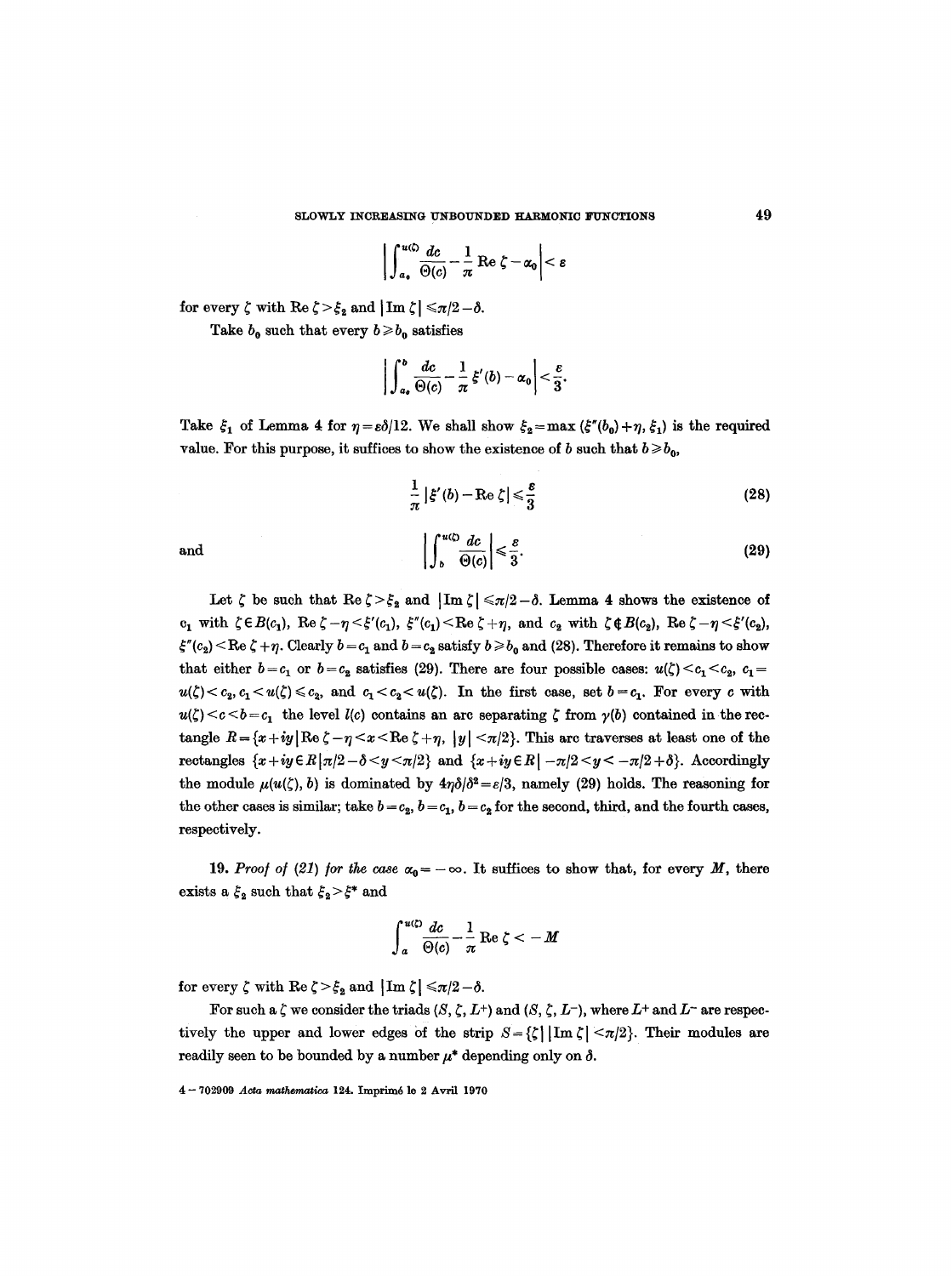Without loss of generality we may assume  $M \ge 4\mu^*$ . Take  $b_0$  sufficiently large so that

$$
\int_{b_0}^b \frac{dc}{\Theta(c)} - \frac{1}{\pi} \xi'(b) < -2 M
$$

for every  $b \ge b_0$ . We shall show that  $\xi_2 = \xi''(b_0)$  is what we wish to obtain. For  $\zeta$  with Re  $\zeta > \xi_2$ and  $\left|\text{Im }\zeta\right| \leqslant \pi/2 - \delta$ , it suffices to show the existence of b such that  $b > b_0$ ,  $\xi'(b) \leqslant \text{Re }\zeta$ , and

$$
\int_{b}^{u(\zeta)} \frac{dc}{\Theta(c)} < M. \tag{30}
$$

The set  $C = {c | \zeta \in B(c)}$  contains  $b_0$ . If the supremum  $c_0$  of C is not less than  $u(\zeta)$ , we take a  $b \in C$  with  $b_0 \leq b$  and  $\int_{b}^{c_0} \Theta(c)^{-1} dc \leq M$ . It clearly satisfies  $\xi'(b) \leq \text{Re } \zeta$  and (30). If  $c_0 \lt u(\zeta)$ , we consider every c with  $c_0 \lt c \lt u(\zeta)$ . Since  $\zeta \notin B(c)$ ,  $\zeta$  belongs to a bounded component of  $D-\text{Cl } D(c)$ . The part of the boundary of this component common to  $D(c)$ is an arc, which separates  $\zeta$  from  $L^+$  or  $L^-$  and both of whose tails belong to  $L^-$  or  $L^+$ , respectively. Accordingly  $\mu(c_0, u(\zeta)) \leq 2\mu^* \leq M/2$ . A  $b \in C$  with  $b_0 \leq b$  and  $\int_b^c \Theta(c)^{-1} dc < M/2$ satisfies  $\xi'(b) < \text{Re }\zeta$  and (30).

The proof of Theorem 2 is hereby complete.

#### **w 4. Estimate of the limiting value**

20. For a certain class of functions u we can consider the reduced module  $\tilde{\mu}(u(z))$  rather than the module  $\mu(a, u(z))$ . We have not only the regularity of growth analogous to Theorem 2, but also an estimate of the limiting value. The result for  $u = \log |f|$  for a mean p-valent function  $f$  is found in Eke  $[2,$  Theorem 5].

THEOREM 3. Suppose u is a harmonic function on the punctured disc  $0 < |z| < 1$  having *the following singularity at the origin:*  $u(z) - \lambda \log |z|$  *is harmonic at the origin,*  $\lambda > 0$ . If there *are q) and a such that* 

$$
\overline{\lim}_{r\to 1}u(re^{i\varphi})=\infty,\quad \mu(a,\infty)=\infty,
$$

*then the uniitorm limit in a Stolz domain* 

$$
\tilde{\alpha} = \lim_{z \to e^{i\varphi}} \left( \tilde{\mu}(u(z)) - \frac{1}{\pi} \log \frac{1}{|z - e^{i\varphi}|} \right), \quad -\infty \leq \tilde{\alpha} < \infty,
$$

*exists and satisities* 

$$
\tilde{\alpha} \leq \frac{u_0}{2 \pi \lambda}, \quad u_0 = \lim_{z \to 0} \left( u(z) - \lambda \log |z| \right).
$$

*The equality is realized i/and only i/*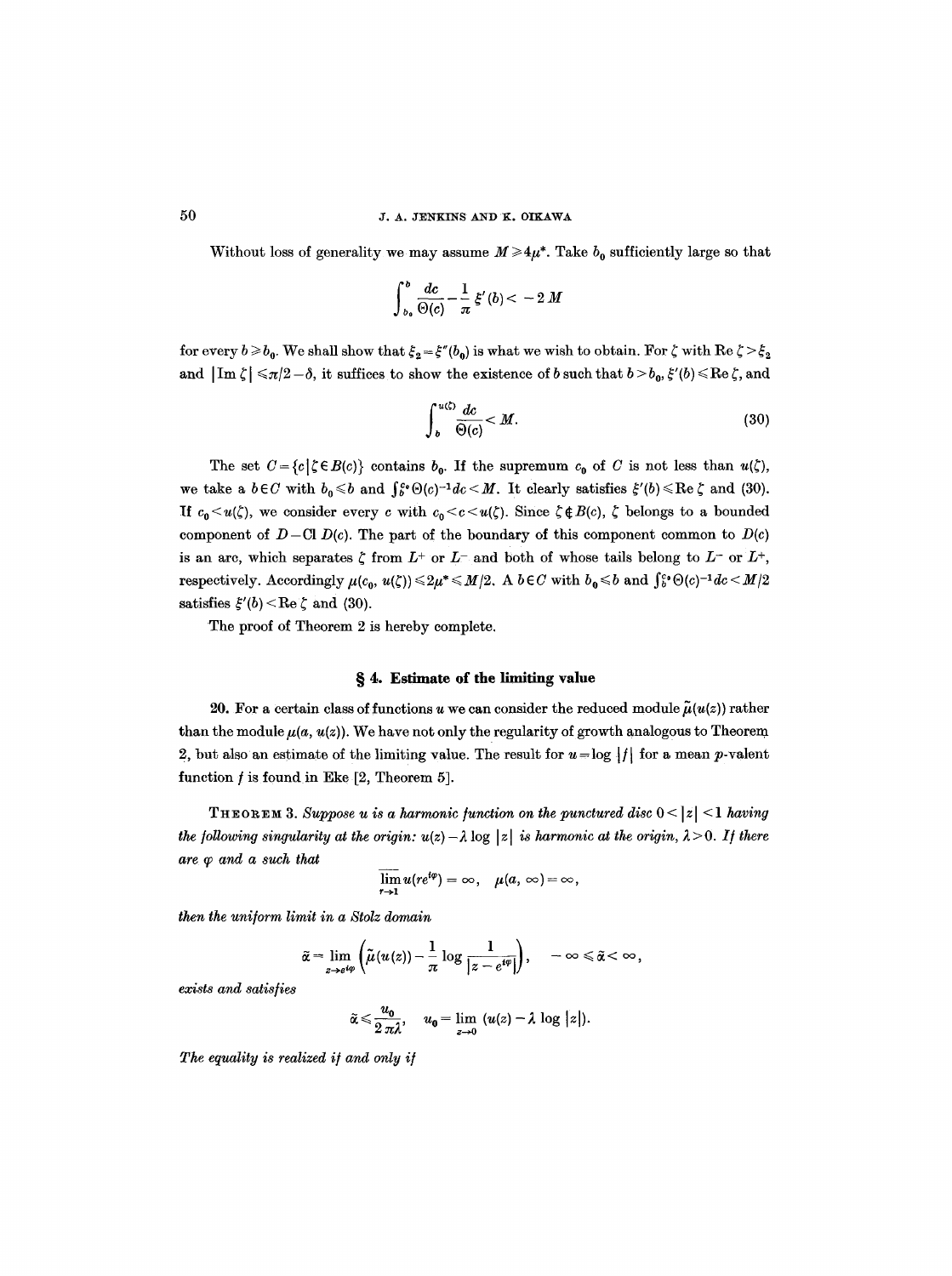SLOWLY INCREASING UNBOUNDED HARMONIC FUNCTIONS  $51$ 

$$
u(z) = \lambda \log \frac{|z|}{|z - e^{i\varphi}|^2} + \text{const.}
$$

*Proof.* Since u satisfies the assumption of Theorem 2 for  $r_0 = 0$  and  $S = \Omega$ , the existence of  $\tilde{\alpha}$  is evident as follows:

$$
\lim \left( \tilde{\mu}(u(z)) - \frac{1}{\pi} \log \frac{1}{|z - e^{i\varphi}|} \right) = \frac{a}{2\pi\lambda} + \lim \left( \mu(a, u(z)) - \frac{1}{\pi} \log \frac{1}{|z - e^{i\varphi}|} \right).
$$

In order to estimate  $\tilde{\alpha}$ , we use the conformal mapping (15) with  $\theta = \varphi$ . For the transformed function  $u(\zeta) = u(z(\zeta))$  on the strip  $\{\zeta \mid \text{Im }\zeta \mid \langle \pi/2 \rangle\}$ , the level  $l(a)$  consists of a simple arc joining the upper and lower edges of the strip, provided  $a$  is sufficiently small. Take c and b with  $a < c < b$  sufficiently large so that  $\gamma(c)$  and  $\gamma(b)$  exist (cf. Lemma 2). Apply Lemma 3, (23) to  $l(a)$ ,  $\gamma(c)$ , and  $\gamma(b)$  to obtain

$$
\mu(a,b) \leq \frac{1}{\pi} (\xi''(b) - \xi'(a)) - f(\xi''(c) - \xi'(c)),
$$

where  $\xi'(a) = \inf \{ \text{Re } \zeta | \zeta \in l(a) \}.$  Thus

$$
\frac{a}{2\pi\lambda}+\mu(a,\,b)-\frac{1}{\pi}\,\xi''(b)\leqslant\frac{a}{2\pi\lambda}-\frac{1}{\pi}\,\xi'(a)-f(\xi''(c)-\xi'(c)).
$$

Keep a and c fixed and let  $b \rightarrow \infty$ . We know from the proof of Theorem 2 (cf. 16<sup>o</sup>, 17<sup>o</sup>) that the limiting value of the left-hand side coincides with  $\tilde{\alpha}$ . Accordingly

$$
\tilde{\alpha} \leq \frac{a}{2\pi\lambda} - \frac{1}{2\eta} \inf \left\{ \log \frac{|z|}{|z - e^{i\varphi}|^2} \middle| \ u(z) = a \right\} - f(\xi''(c) - \xi'(c))
$$
\n
$$
= \frac{a}{2\pi\lambda} - \frac{a - u_0}{2\pi\lambda} + o(1) - f(\xi''(c) - \xi'(c))
$$
\nas  $a \to -\infty$ . We conclude\n
$$
\tilde{\alpha} \leq \frac{u_0}{2\pi\lambda} - f(\xi''(c) - \xi'(c))
$$

for all c sufficiently large. This shows  $\tilde{\alpha} \leq u_0/2\pi\lambda$  and, in addition, if the equality is realized,  $\xi''(c) = \xi'(c)$  for all c sufficiently large, which implies that  $u(z(\zeta))$  is a linear transformation of  $\zeta: u(z(\zeta)) = \lambda \operatorname{Re} \zeta + \text{const.}$ 

#### **w 5. Rapid growth in one direction**

21. If a function u in Theorem 2 satisfies  $\alpha$  >  $-\infty$ , then the growth of u in the direction  $e^{i\varphi}$  may be regarded as being rapid. In fact, even though an upper bound for  $\alpha$  is not attained numerically (as in the case of Theorem 3), an upper bound furnished by (19)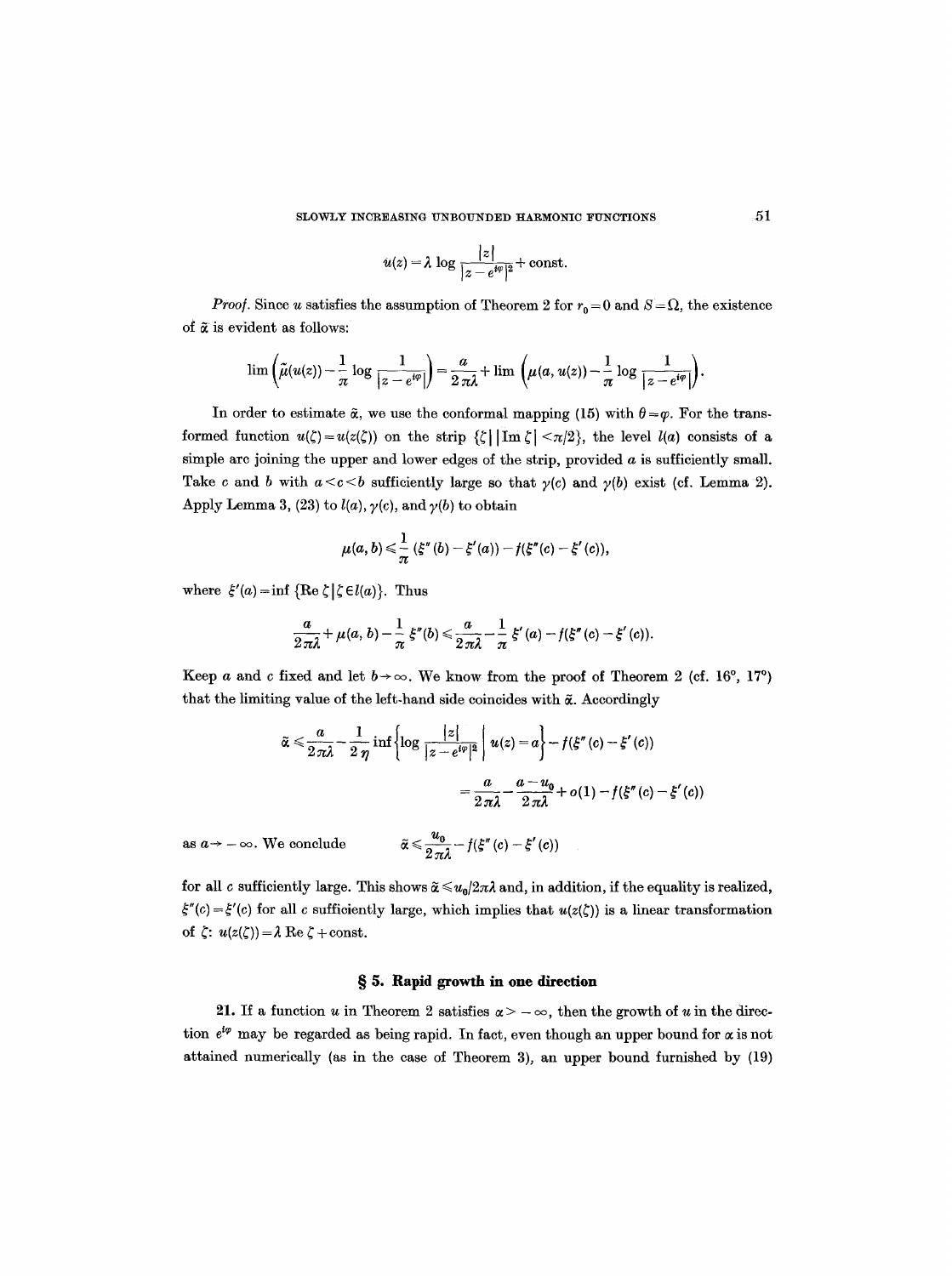is essentially attained. It is of course to be noted that, given  $e^{i\varphi}$ , the condition  $\alpha > -\infty$ depends on  $S$ , but is independent of  $a \in u(S)$ .

It will be shown in Theorems 4 and 5 that, if growth in the direction  $e^{i\varphi}$  is rapid in this sense, then growth in other directions in S becomes slower. Compare these theorems with Hayman [3, Theorem 2.9] and Eke [1, Theorems 5 and 6].

THEOREM 4. *Suppose a harmonic function u on*  $\Omega = \{z | r_0 < |z| < 1\}$  *satisfies*  $[a, \infty)$ *u(S) and* 

$$
\overline{\lim_{r\to 1}}\left(\mu_S(a,u(re^{i\varphi}))-\frac{1}{\pi}\log\frac{1}{1-r}\right)>\infty
$$

*for some a and*  $\varphi$ *: here*  $S = S(\varphi, \delta)$  *or*  $S = \Omega$ *. Then* 

$$
\mu_{S}(a, u(z)) = o\left(\left(\log \frac{1}{1-|z|}\right)^{\frac{1}{2}}\right)
$$

*uniformly as*  $|z| \rightarrow 1$ ,  $u(z) > a$  on any sector  $S(\theta, \sigma)$  whose closure relative to  $\Omega$  is contained in  $S - \{z \mid \arg z = \varphi\}.$ 

Observe that a function  $u$  satisfies the above assumption if and only if it satisfies that of Theorem 2 and  $\alpha$  >  $-\infty$ .

*Proof of Theorem 4.* Take a positive  $\delta_0 < \delta$  small enough so that the closure of  $S_0 =$  $S(\varphi, \delta_0)$  is disjoint from the given sector  $\Sigma = S(\theta, \sigma)$ . Since  $\lim u(re^{i\varphi}) = \infty$  is implied by the assumption, there exists an a' with  $[a', \infty) \subset u(S_0)$ . By (19)

$$
\mu_{S_0}(a',u(re^{i\varphi}))\leqslant \frac{1}{\pi}\log\frac{1}{1-r}+O(1),
$$

thus 
$$
\mu_{S_0}(a', u(re^{i\varphi})) - \mu_S(a', u(re^{i\varphi})) = O(1).
$$

By relation (6) for  $G = S_0$  and  $\Omega = S$ , we have

$$
\|\varrho_{S_0}-\varrho_S\|_{\Omega(a',\infty)}<\infty.
$$

Since  $\mu_S(a, u(z)) = \mu_S(a, a') + \mu_S(a', u(z))$ , the conclusion of the theorem is immediately derived from the lemma below.

22. In general, let  $\Omega$  be  $\{z | r_0 < |z| < 1\}$  as before and consider a harmonic function u on a sector  $S = S(\varphi, \delta)$ . If there exist directions  $e^{i\varphi_1}$  ...,  $e^{i\varphi_k}$  and mutually disjoint sectors  $S(\varphi_j, \delta_j), j=1, ..., k$ , such that

$$
\| \varrho_{S_1 \cup \ldots \cup S_k} - \varrho_S \|_{\Omega(a,\infty)} < \infty \tag{31}
$$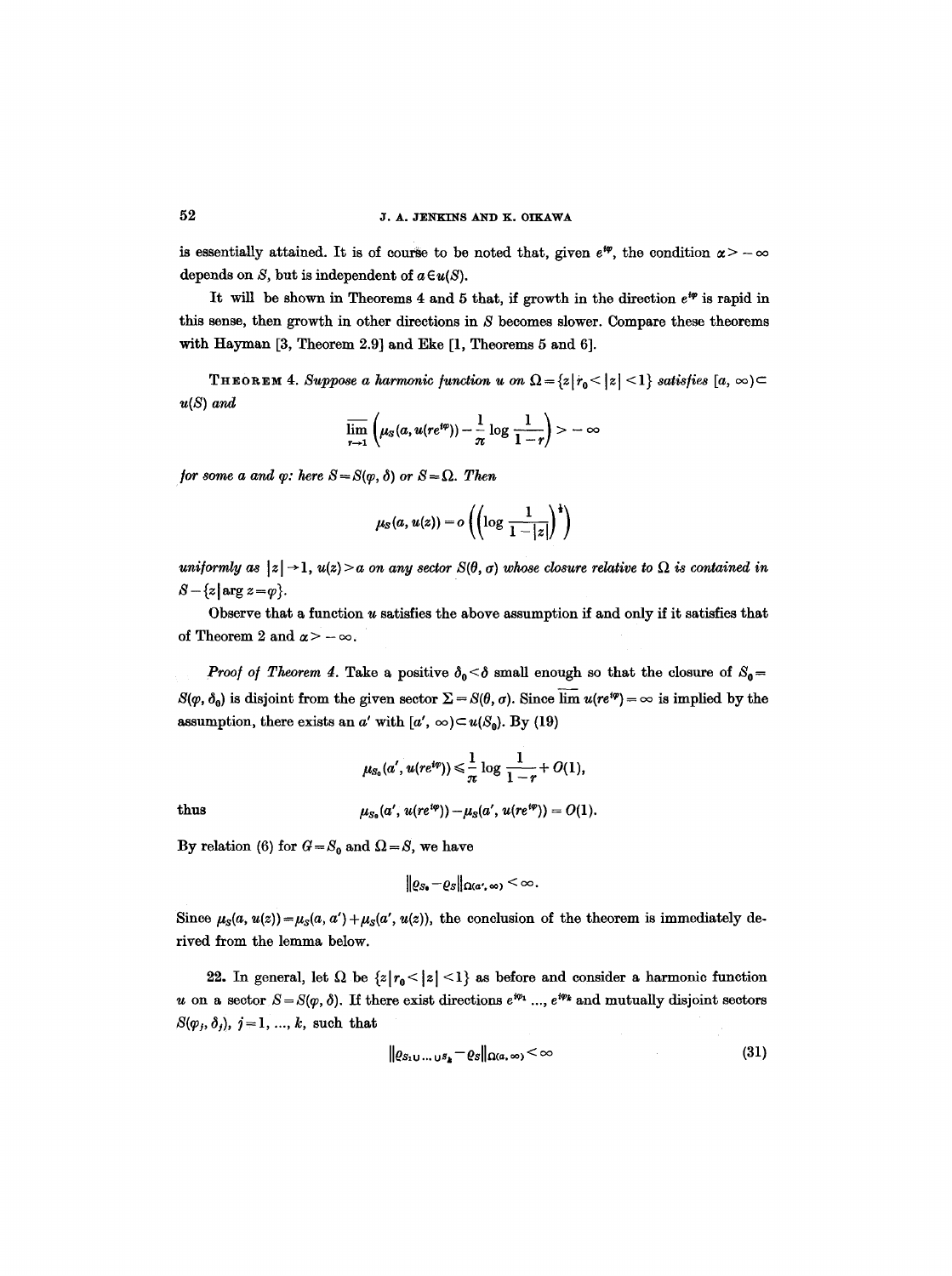for some a, then the growth of u in directions different from  $e^{i\varphi_1}, ..., e^{i\varphi_k}$  becomes slower. In fact, (31) shows that, for sufficiently large c, the level  $l(c)$  appearing in  $S - \bigcup_{j=1}^{k} S_j$ is relatively small. In particular, if u is bounded by b in  $S - \bigcup_{j=1}^{k} S_j$  then  $\mu_S(b, \infty) =$  $\mu_{S_1 \cup \ldots \cup S_k}(b, \infty)$ , so that (31) holds. More explicitly

**LEMMA 5.** If  $[a, \infty) \subset u(S_1 \cup ... \cup S_k)$  and (31) holds then

$$
\mu_{S}(a, u(z)) = o\left(\left(\log \frac{1}{1-|z|}\right)^{\frac{1}{2}}\right)
$$

*uniformly as*  $|z| \rightarrow 1$ ,  $u(z) > a$  *on any sector*  $\Sigma$  *whose closure relative to*  $\Omega$  *is contained in*  $S - \bigcup_{j=1}^{k}$  Cl  $S_j$ .

*Proof.* Let  $\Sigma = S(\theta, \sigma)$  and take  $\eta > 0$  such that  $\Sigma' = S(\theta, \sigma + \eta)$  is contained in  $S - \bigcup_{i=1}^{k} S_i$ . Let  $r^*$  be the value in Theorem 1' with respect to  $\Sigma'$  and  $\eta$ . We may assume that u is not bounded above in  $\Sigma^* = \{z \in \Sigma \mid |z| > r^*\}$ , since otherwise the conclusion of lemma is trivial. Given  $\varepsilon > 0$  take  $b_0$  such that  $a < b_0 \in u(\Sigma^*), b_0 > \sup \{u(z) | |z| = r^*, z \in \Sigma\}$ , and

$$
\| \varrho_{S_1} \mathbf{u} \dots \mathbf{u}_{S_k} \|^2_{\Omega(b_0, \infty)} - \| \varrho_S \|^2_{\Omega(b_0, \infty)} = \| \varrho_{S_1} \mathbf{u} \dots \mathbf{u}_{S_k} - \varrho_S \|^2_{\Omega(b_0, \infty)} < \varepsilon^2.
$$

For a b with  $b_0 < b \in u(\Sigma)$  the inequality (11) is read

$$
\|\varrho_{\mathcal{S}}\|_{\Omega(b_0,b)}^2 \leq \|\varrho_{\Sigma'}\|_{\Omega(b_0,b)} \left(\|\varrho_{\mathcal{S}_1\cup...\cup\mathcal{S}_k}\|_{\Omega(b_0,b)}^2 - \|\varrho_{\mathcal{S}}\|_{\Omega(b_0,b)}^2\right)^{\frac{1}{2}},
$$

 $therefore$ 

$$
\mu_{S}(b_{0},b)\leqslant \varepsilon\mu_{\Sigma'}(b_{0},b).
$$

If  $u(z) > b_0$ ,  $z \in \Sigma^*$ , then  $\mu_S(a, u(z)) = \mu_S(a, b_0) + \mu_S(b_0, u(z))$ ,  $\mu_S(b_0, u(z)) \leq \varepsilon \mu_{\Sigma^*} (b_0, u(z))$ , and an estimate of  $\mu_{\Sigma'}(b_0, u(z))$  is given by Theorem 1' with respect to  $\Sigma'$ . Therefore

$$
\mu_S(a,u(z))\leq \mu_S(a,b_0)+\varepsilon\left(\frac{1}{\pi}\log\frac{1}{1-|z|}+A\right)^{\frac{1}{2}},
$$

where  $A$  is a constant depending only on  $r^*$ .

*If*  $a \lt u(z) \leq b_0$ , the above estimate is trivial. We conclude that, if  $z \in \Sigma$ ,  $u(z) > a$ , and  $|z|$  is sufficiently close to 1, then

$$
\mu_{S}(a, u(z)) < \varepsilon \left(\log \frac{1}{1-|z|}\right)^{\frac{1}{2}}.
$$

The proof of Lemma 5, thus that of Theorem 4, is hereby complete.

23. If  $u$  is as in Theorem 4, then Theorem 2 implies the following with respect to an arbitrary Stolz domain  $\Delta$  with vertex at  $e^{i\varphi}$ :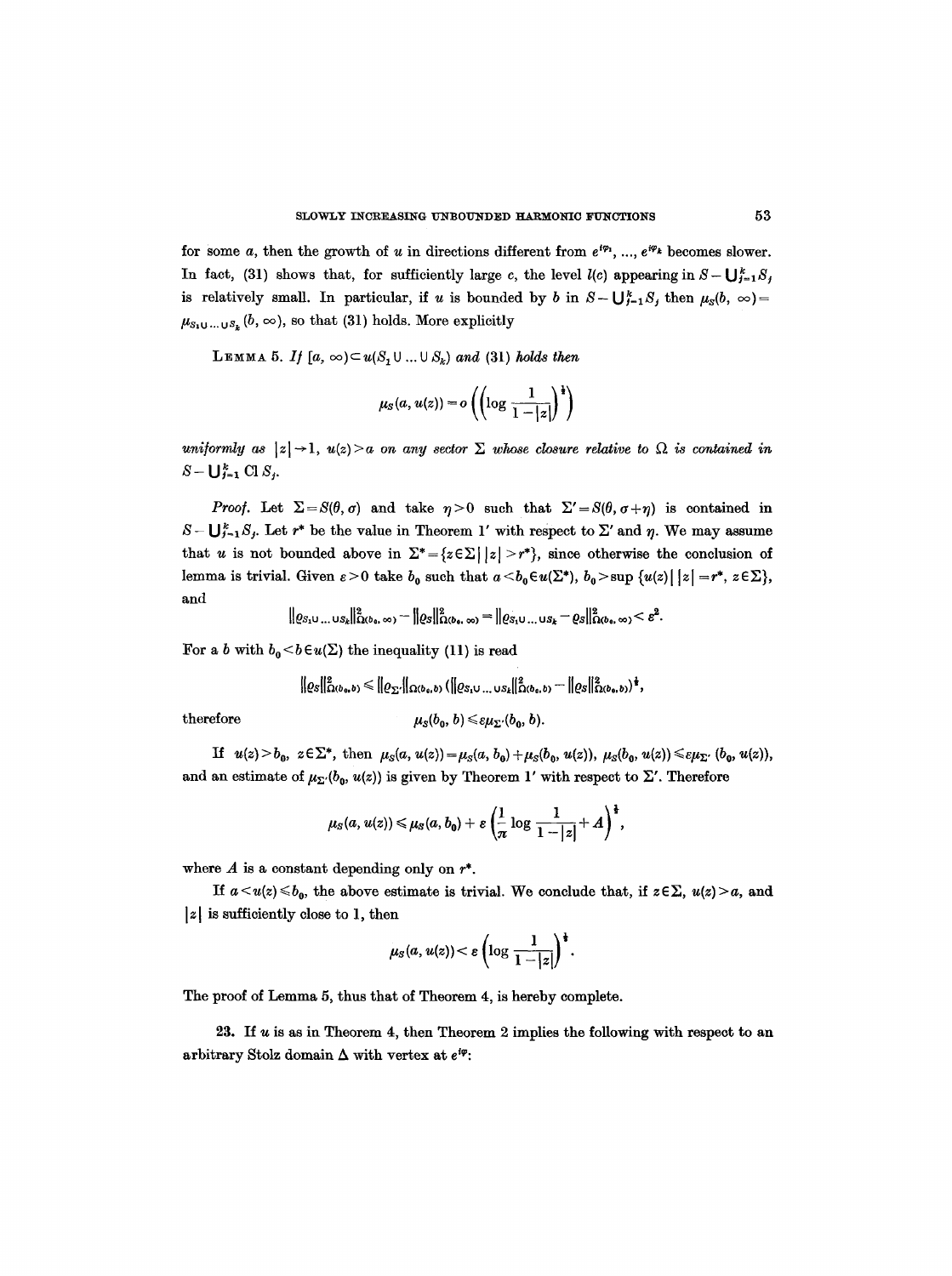$$
\lim_{r \to 1} \mu_S(u(re^{i\varphi}), m_\Delta(r)) = 0,
$$
\n(32)

where  $m_{\Delta}(r) = \sup \{u(z) | |z| = r, z \in \Delta\}$ . It will be shown that  $u(re^{i\varphi})$  is approximately equal to  $\sqrt{1 + 1}$ 

$$
m_S(r)=\sup\big\{u(z)\big|\,\big\vert z\big\vert=r,\,z\!\in\!S\big\}.
$$

*T H E 0 R E ~ 5. I/ U is as in Theorem d,* 

(i) there exists a Stolz domain  $\Delta$  with vertex at  $e^{i\varphi}$  and a  $S^* = S(\varphi, \delta^*) \subset S$  such that

$$
u(re^{i\phi})>u(re^{i\theta})
$$

*for re*<sup> $i\theta$ </sup> $\in$  *S*\*  $-\Delta$  *with sufficiently large r.* 

(ii) 
$$
\lim_{r \to 1} \mu_S(u(re^{i\varphi}), m_S(r)) = 0.
$$

*Proof.* The derivation of (ii) from (i) is immediate, for Theorem 4 shows  $u(re^{i\theta}) > u(re^{i\theta})$ if  $re^{i\theta} \in S - S^*$  and r is sufficiently large. Thus  $m_S(r) = m_\Delta(r)$  for sufficiently large r, which together with (32) implies (ii).

For the proof of (i), we transform the variable by

$$
\zeta = \log \frac{1}{ze^{-i\varphi}}.
$$

The image of the sector  $S$  is the rectangle

$$
R = \left\{ \zeta \mid 0 < \text{Re } \zeta < \log \frac{1}{r_0}, \quad |\text{Im } \zeta| < \delta \right\},\
$$

and  $z = e^{i\varphi}$  corresponds to  $\zeta = 0$ . The transformed function  $u(\zeta) = u(z(\zeta))$  satisfies

$$
\overline{\lim}_{\xi \to 0} u(\xi) = \infty \quad (\xi \text{ real}) \tag{33}
$$

and 
$$
\lim_{\xi \to 0} \left( \mu_R(a, u(\zeta)) - \frac{1}{\pi} \log \frac{1}{|\zeta|} \right) = \alpha. \quad -\infty < \alpha < \infty
$$
 (34)

uniformly as  $\zeta$  approaches 0 in a Stolz domain. The assertion (i) is reduced to the following: there exist a Stolz domain  $\Delta$  in R with vertex at 0, a number  $\xi^*$  with  $0 \leq \xi^* \leq \log (r_0^{-1})$ , and a number  $\delta^*$  with  $0 < \delta^* < \delta$  such that

$$
u(\xi) > u(\xi + i\eta) \tag{35}
$$

for every  $\xi$  and  $\eta$  satisfying  $0 < \xi < \xi^*$ ,  $|\eta| < \delta^*$ ,  $\xi + i\eta \notin \Delta$ . We shall prove this by showing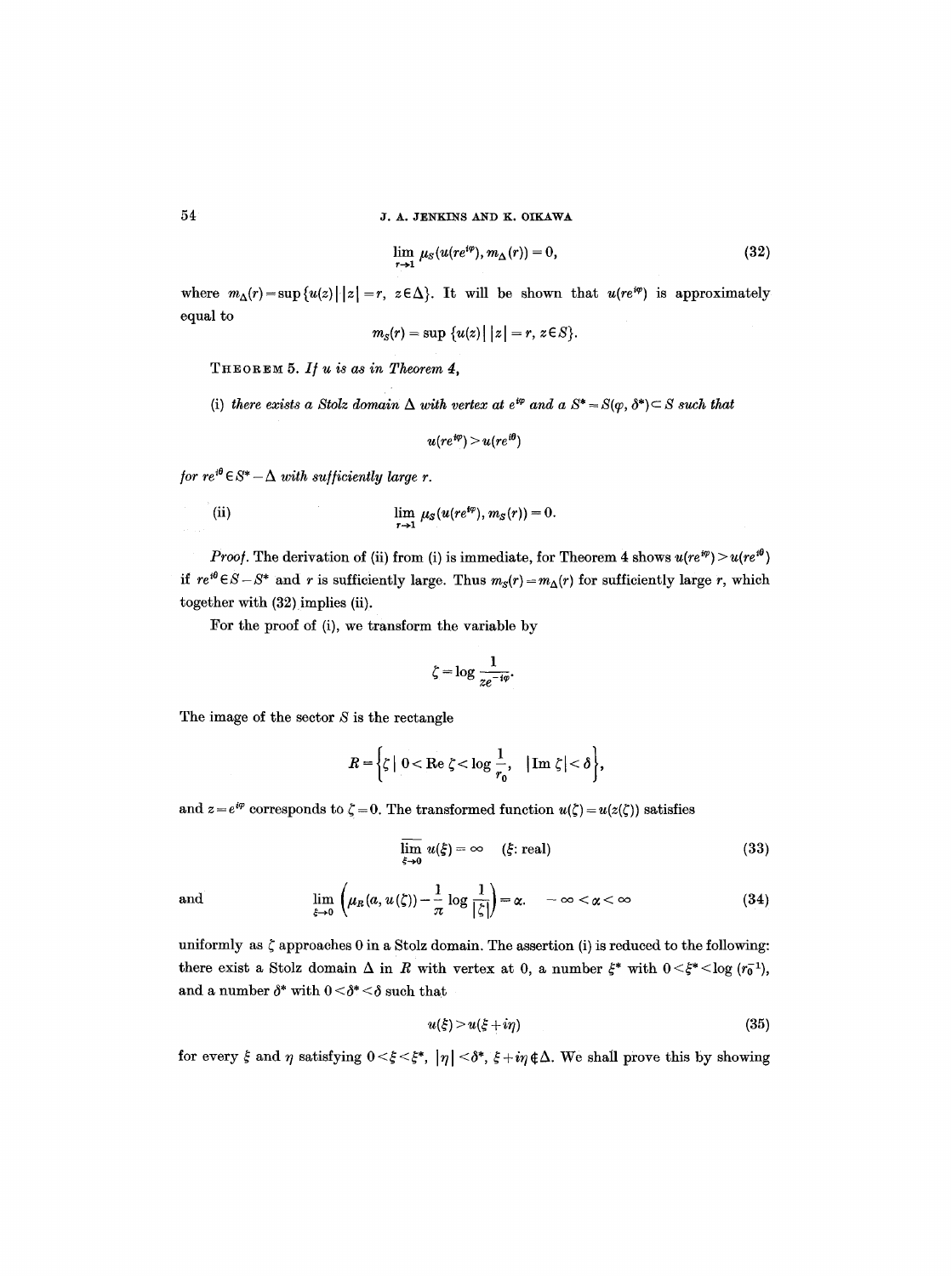$$
\int_{u(\xi)}^{u(\xi)} \frac{dc}{\Theta_R(c)} > 0, \quad \zeta = \xi + i\eta \tag{36}
$$

for these  $\xi$  and  $\eta$ .

Consider an auxiliary Stolz domain  $\Delta' = {\zeta - \xi + i\eta \mid \eta \mid \leq 2e^{\pi/2}\xi}$ . For a  $\zeta = \xi + i\eta \notin \Delta'$ with  $|\eta| < \delta_0 = \min (2\delta/3, \frac{1}{2} \log (r_0^{-1}))$ , set

$$
\xi'=2^{-1}e^{-\pi/2}|\eta|
$$

and express the left-hand side of (36) as follows:

$$
\int_{u(\xi)}^{u(\xi)} \frac{dc}{\Theta_R(c)} + \int_{u(\xi)}^{u(\xi)} \frac{dc}{\Theta_R(c)}.
$$

The second integral satisfies

$$
\int_{u(\xi)}^{u(\xi)} \frac{dc}{\Theta_R(c)} = \frac{1}{\pi} \log \frac{|\eta|}{\xi} + O(1)
$$

as  $\zeta \rightarrow 0$ ,  $\zeta \notin \Delta'$ , which is a direct consequence of (34). For the first integral we need the following:

LEMMA 6.

$$
\int_{u(\xi)}^{u(\zeta)} \frac{dc}{\Theta_R(c)} \!\leqslant\! \left(\frac{1}{2}+o(1)\right)\left(\log\frac{|\eta|}{\xi}+O(1)\right)^{\frac{1}{2}}
$$

 $as \zeta \rightarrow 0, \zeta \notin \Delta'.$ 

Consequently the left-hand side of (36) is bounded below by

$$
\frac{1}{\pi}\log\frac{|\eta|}{\xi}+O(1)-\left(\log\frac{|\eta|}{\xi}+O(1)\right)^{\frac{1}{2}}
$$

as  $\zeta \rightarrow 0$ . We can make this positive on taking  $|\zeta|$  sufficiently small and  $|\eta|/\xi$  sufficiently large. In other words, if we take a sufficiently wide Stolz domain  $\Delta$  and sufficiently small  $\xi^*$  and  $\delta^*$ , then (36) is satisfied for  $\zeta = \xi + i\eta \notin \Delta$  such that  $0 < \xi < \xi^*$  and  $|\eta| < \delta^*$ . The proof of Theorem 5 will be complete if Lemma 6 is verified.

24. Proof of Lemma 6. We need a counterpart of Theorem 1' for R. On mapping R by  $\zeta \rightarrow \log ((\zeta - i\eta_0)^{-1})$  and applying Lemma 1, we obtain the following: given  $\eta_0$  with  $|\eta_0| \leq \delta$  and  $\sigma$  with  $0 \leq \sigma \leq \min (\delta - |\eta_0|, \log (r_0^{-1})),$ 

$$
\left| \int_{u(\xi_1 + i\eta_0)}^{u(\xi_2 + i\eta_0)} \frac{dc}{\Theta_D(c)} \right| \leq \frac{1}{\pi} \log \frac{\xi_1}{\xi_2} + \frac{\pi}{4}
$$
 (37)

for every  $\xi_1$ ,  $\xi_2$  such that  $0 < \xi_2 < \xi_1 \le \sigma e^{-\pi/2}$ ; here

$$
D=D(\eta_0,\sigma)=\{\zeta\,|\,{\rm Re}\;\zeta\!>\!0,\;\left|\zeta\!-\!i\eta_0\right|\!<\!\sigma\}.
$$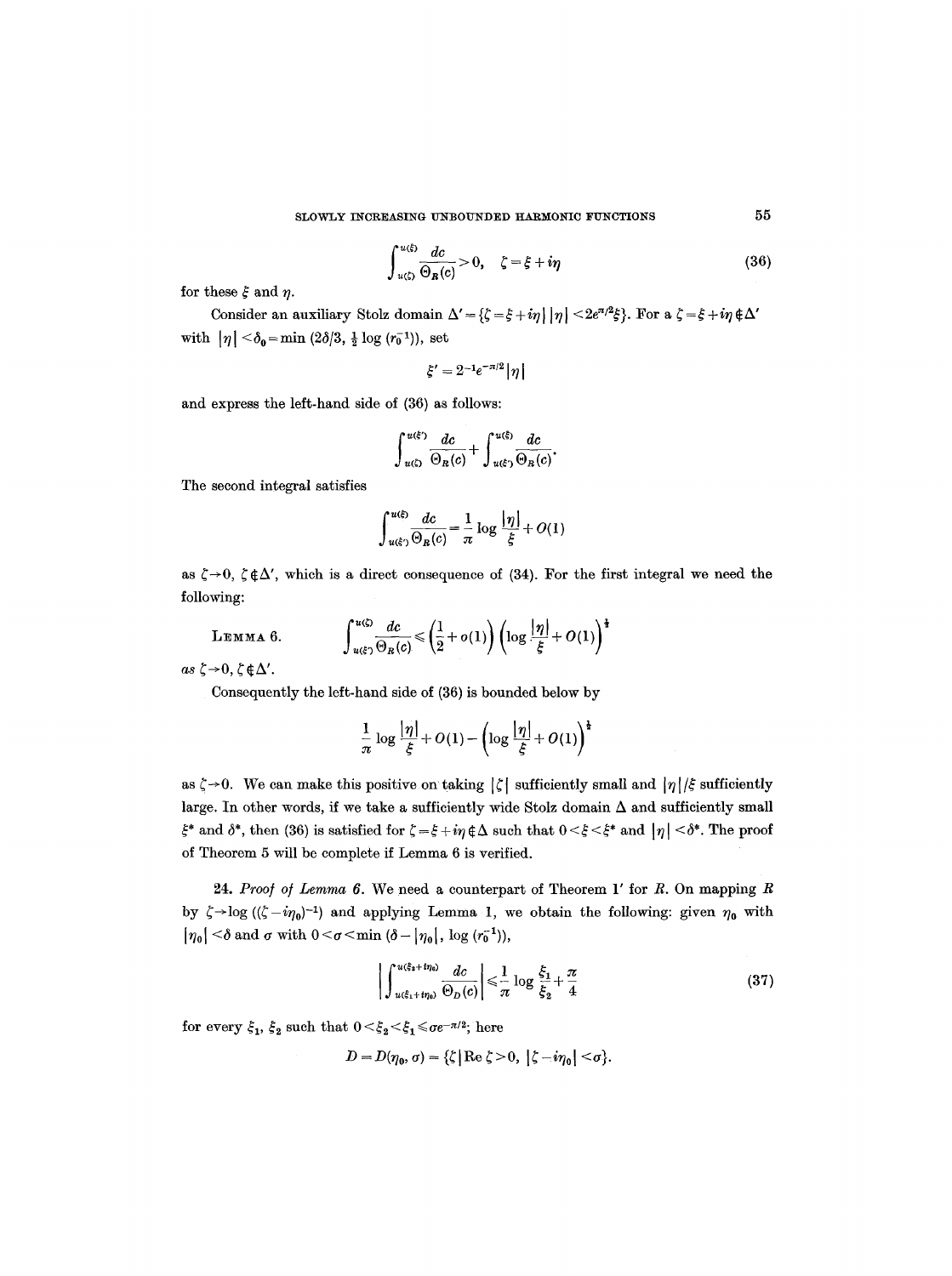# 50 J. A, JENKINS AND K. OIKAWA

Given a  $\zeta \notin \Delta'$ , set  $\zeta' = \xi' + i\eta$ . The relation (34) shows

$$
\int_{u(\zeta)}^{u(\xi)} \frac{dc}{\Theta_R(c)} = \frac{1}{\pi} \log \frac{|\zeta'|}{\xi'} + o(1) = \frac{1}{2\pi} \log (1 + 4e^{\pi}) + o(1)
$$

as  $\xi' \rightarrow 0$ . By taking  $\xi'$  sufficiently small we can make this integral positive, so that

$$
u(\xi') > u(\zeta'). \tag{38}
$$

To estimate the integral in the lemma, take  $\zeta \notin \Delta'$  arbitrarily. We may assume

$$
u(\xi') < u(\zeta) \tag{39}
$$

since otherwise the result is trivial. Consider the half discs  $D_0 = D(0, |\eta|/2)$  and  $D_n =$  $D(i\eta, |\eta|/2)$ . They are disjoint and contained in R, thus by (11) we obtain the following:

$$
\|\varrho_{B}\|^{2} \leq \|\varrho_{D_{\eta}}\| (\|\varrho_{D_{\theta}}\|^{2} - \|\varrho_{B}\|^{2})^{\frac{1}{2}}
$$
\n(40)

with norms considered over the domain  $\Omega(u(\xi'), u(\zeta))$ . Clearly

$$
||\varrho_R||^2 = \int_{u(\xi)}^{u(\zeta)} \frac{dc}{\Theta_R(c)}.
$$

On the other hand, by (38)

$$
\|\varrho_{D_{\eta}}\|^2=\int_{u(\xi)}^{u(\zeta)}\frac{dc}{\Theta_{D_{\eta}}(c)}\leqslant \int_{u(\zeta)}^{u(\zeta)}\frac{dc}{\Theta_{D_{\eta}}(c)}.
$$

The estimate (37) is applied to this integral to get

$$
\|\varrho_{D\eta}\|^2 \leq \frac{1}{\pi} \log \frac{\xi'}{\xi} + \frac{\pi}{4}.\tag{41}
$$

The relations (33) and (39) guarantee the existence of  $\tilde{\xi}$  such that  $0 < \tilde{\xi} < \xi'$  and  $u(\tilde{\xi}) = u(\zeta)$ . Then

$$
\|\varrho_{D_0}\|^2 = \int_{u(\xi)}^{u(\xi)} \frac{dc}{\Theta_{D_0}(c)} \leqslant \frac{1}{\pi} \log \frac{\xi'}{\tilde{\xi}} + \frac{\pi}{4}
$$

by (37) and, by (34)  $\|\varrho_{I}\|$ 

$$
||\mathbf{e}||_2 = \int_{u(\xi)}^{u(\xi)} \frac{dc}{\Theta_R(c)} = \frac{1}{\pi} \log \frac{\xi'}{\xi} + o(1)
$$
  

$$
||\varrho_{D_0}||^2 - ||\varrho_R||^2 \le \frac{\pi}{4} + o(1).
$$
 (42)

as  $\xi' \rightarrow 0$ . Accordingly

On substituting 
$$
(41)
$$
 and  $(42)$  in  $(40)$ , we complete the proof of Lemma 6.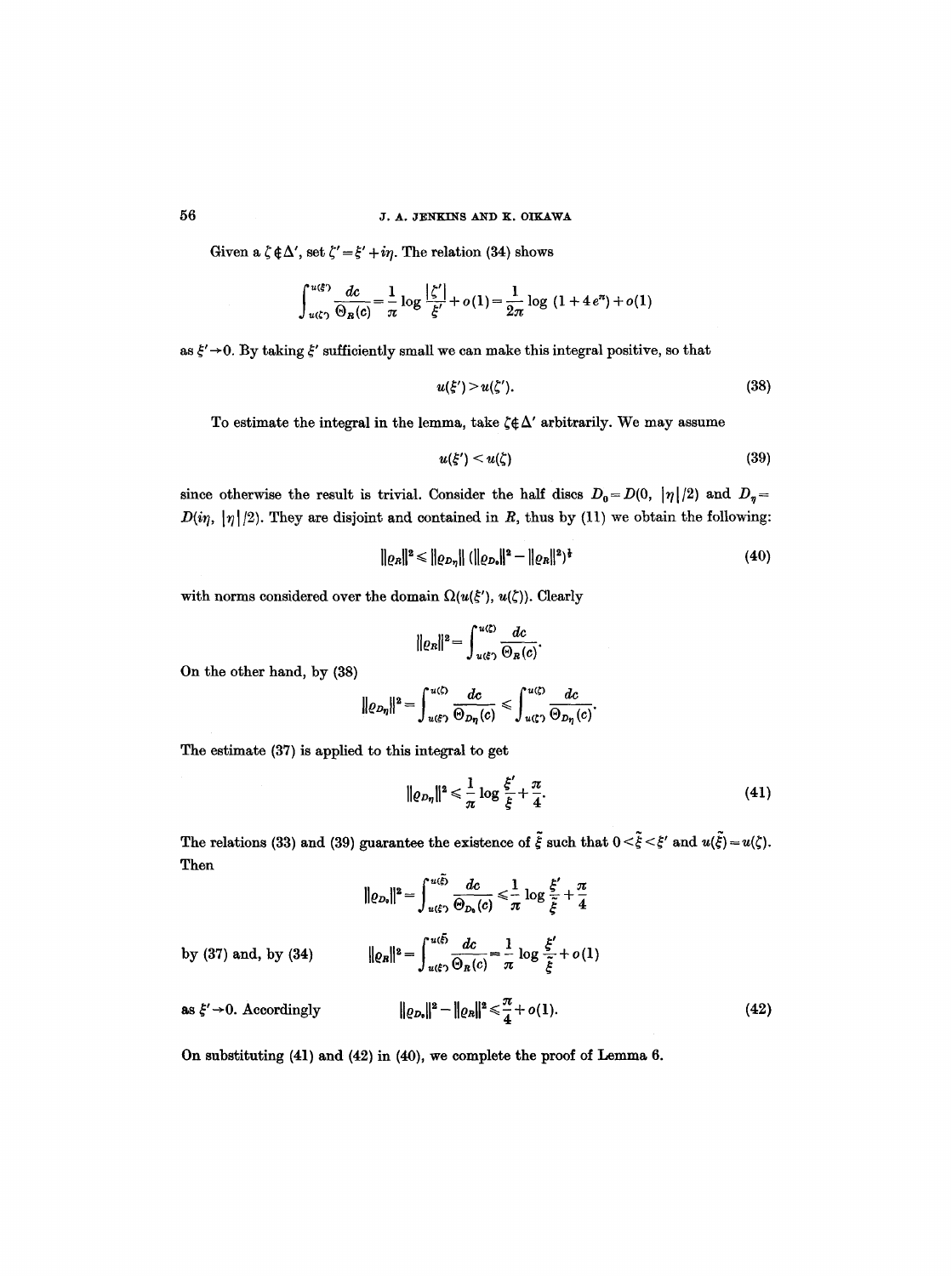25. We shall present here some examples of functions with rapid growth in the direction  $e^{i\varphi}$ , more specifically functions satisfying the condition of Theorem 4.

Needless to say the function  $u(z) = \lambda \log(|z| \cdot |z-e^{i\varphi}|^{-2}) + \text{const}, \lambda > 0$ , mentioned in Theorem 3 is such an example.

Another example is as follows: *a harmonic function u on*  $\Omega = \{z | r_0 < |z| < 1\}$  *satisfies the condition of Theorem 4 with respect to*  $a = c_0 + 2L$  *determined below if*  $u + iu^*$  *furnishes a one-to-one conformal mapping of*  $S = S(\varphi, \delta)$  *onto a domain which is contained in*  $D = \{w \}$  $\theta_1(\text{Re } w) \leq \text{Im } w \leq \theta_2(\text{Re } w), -\infty \leq \text{Re } w \leq \infty$  *and contains*  $D_0 = \{w \in D \mid \text{Re } w > c_0\}$  *such that* 

- (i)  $0 < \theta \le \theta_j(u) \le L < \infty$ ,  $j = 1, 2, c_0 \le u < \infty$ , for some  $\theta$  and  $L$ ,
- (ii) the total variations of  $\theta_1(u)$  and  $\theta_2(u)$  over any closed interval  $(c_0, \infty)$  are bounded by  $V < \infty$ ,
- (iii)  $z=e^{i\varphi}$  corresponds to  $w=\infty$ .

In fact,  $[a, \infty) \subset u(S)$  for  $a = c_0 + 2L$  is trivially satisfied. In order to verify

$$
\overline{\lim}_{r\to 1}\left(\mu_S(a,u(re^{t\varphi}))-\frac{1}{\pi}\log\frac{1}{1-r}\right)>\infty,
$$
\n(43)

we transform the independent variable by (13) with  $\theta = \varphi$ . Observe that, for  $c > a = c_0 + 2L$ the level  $l(c) \cap S$  corresponds to the line segment  $\{w \mid \text{Re } w = c, -\theta_1(c) \leq \text{Im } w \leq \theta_2(c)\}.$ Accordingly, in the  $\zeta$ -plane,  $l(c) \cap S$  coincides with  $\gamma(c)$ , and  $\Theta_S(c) = \theta_1(c) + \theta_2(c)$ . For any  $b > a$  we apply Ahlfors' Second Inequality (see Jenkins-Oikawa [6]). We obtain

$$
\frac{1}{\pi} \left( \xi''(b) - \xi'(a) \right) \le \int_a^b \frac{dc}{\Theta_S(c)} + \frac{LV}{\theta^2} + \frac{4L}{\theta}
$$
\n
$$
\lim_{b \to \infty} \left( \frac{1}{\Theta(s)} \frac{1}{\Theta(s)} \right)
$$

and, therefore

$$
\lim_{b\to\infty}\left(\mu_S(a,b)-\frac{1}{\pi}\,\xi''(b)\right)>-\infty.
$$

Since  $\lim_{r\to 1} u(re^{i\varphi}) = \infty$  and  $\mu_S(a, \infty) = \infty$ , we conclude (43) via Theorem 2, and see that u satisfies the condition of Theorem 4.

#### **w 6. Functions with maximum** growth

26. Let u be a harmonic function on  $\Omega = \{z | r_0 < |z| < 1\}$  satisfying

$$
[a,\,\infty)\subset u(\Omega)
$$

for some a. The growth of the quantity

$$
m(r) = \max_{|z|=r} u(z), \quad r_0 < r < 1
$$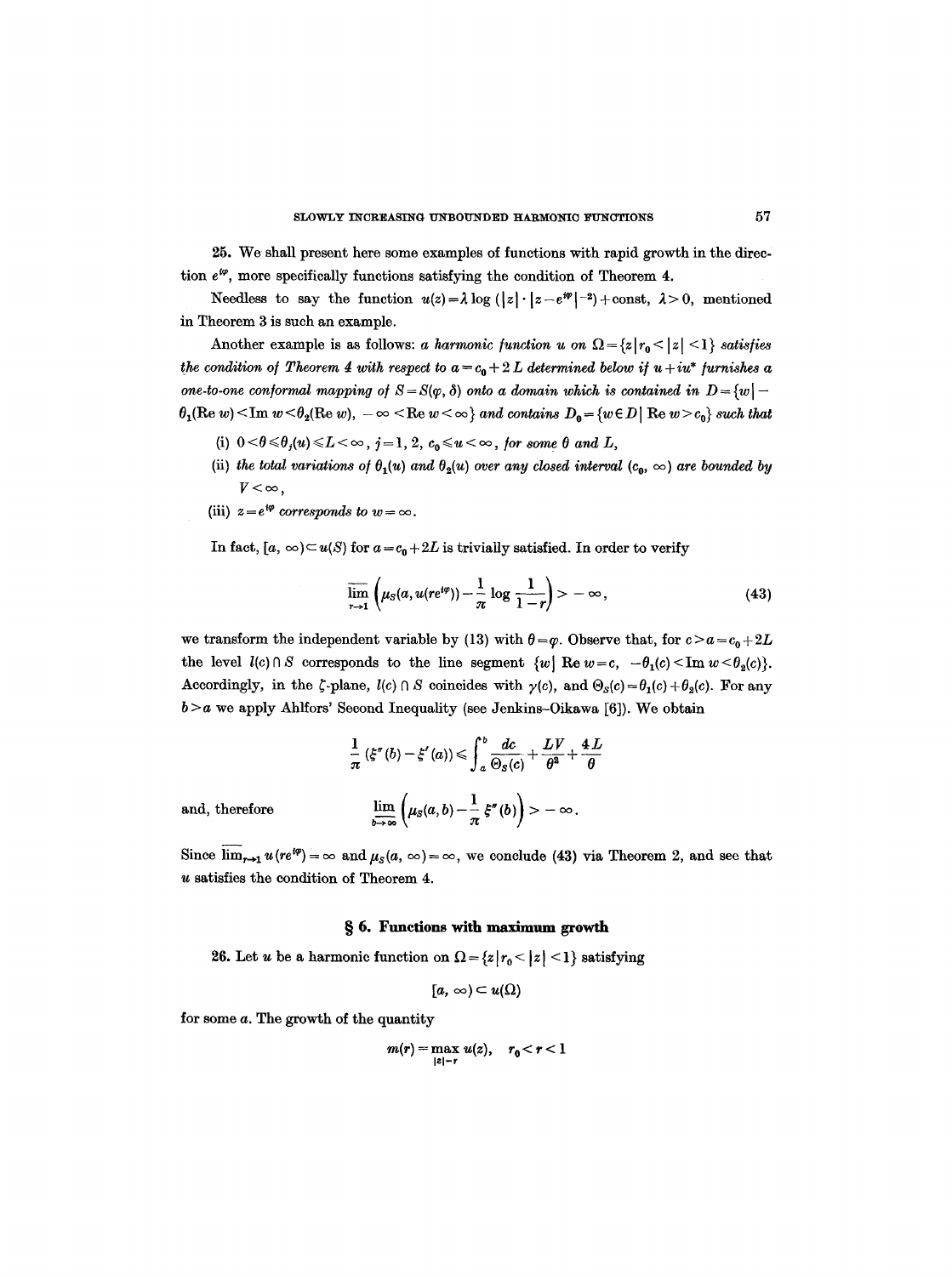is, by (18), subject to the restriction either  $m(r) \le a$  or  $\mu(a, m(r)) \le \pi^{-1} \log (1-r)^{-1}+O(1)$ . We shall say that *u attains maximum growth if* 

$$
\overline{\lim}_{r\to 1}\left(\mu(a,m(r))-\frac{1}{\pi}\log\frac{1}{1-r}\right)>-\infty;\tag{44}
$$

the condition is independent of a with  $[a, \infty) \subset u(\Omega)$ . In this case we have (cf. the paragraph after Theorem 4)

$$
\lim_{r\to 1} m(r) = \infty, \ \mu(a, \infty) = \infty.
$$

It is to be noted that (44) is equivalent to the existence of  $\{b_n\}$ ,  $\{r_n\}$ ,  $\{\theta_n\}$  such that

$$
\begin{cases}\n a < b_n \leqslant u(r_n e^{i\theta_n}), & \lim_{n \to \infty} r_n = 1 \\
\lim_{n \to \infty} \left( \mu(a, b_n) - \frac{1}{\pi} \log \frac{1}{1 - r_n} \right) > -\infty.\n\end{cases} \tag{44'}
$$

Concerning the growth in a direction  $e^{i\varphi}$  we consider the condition of Theorem 4 with respect to  $S = \Omega$ . Namely, we shall say that *u* attains maximum growth in the direction  $e^{i\varphi}$  if

$$
\overline{\lim}_{r\to 1}\left(\mu(a,u(re^{i\varphi}))-\frac{1}{\pi}\log\frac{1}{1-r}\right)>-\infty,\tag{45}
$$

the condition is independent of a with  $[a, \infty) \subset u(\Omega)$ . In this case we have as above

$$
\overline{\lim}_{r\to 1} u(re^{i\varphi}) = \infty, \ \mu(a,\infty) = \infty,
$$

so that, by Theorem 2, the limiting value of (45) exists.

We remark that  $(45)$  implies that u satisfies the condition of Theorem 4 for every  $S = S(\varphi, \delta)$ , but the validity of the latter for a particular S does not necessarily imply (45).

The first paragraph of the following theorem shows that (44) and (45) are equivalent; cf. Hayman [3, Theorem 2.8]:

THEOREM 6. A harmonic function u on  $\Omega$  satisfying  $[a, \infty) \subset u(\Omega)$  for some a attains maximum growth if and only if it attains maximum growth in one direction. The direction  $e^{i\varphi}$  is determined uniquely, for which the condition of Theorem 4 is satisfied for every  $S(\varphi, \delta)$ . *In particular finite limiting values* 

$$
\lim_{r\to 1}\left(\mu(a,m(r))-\frac{1}{\pi}\log\frac{1}{1-r}\right)
$$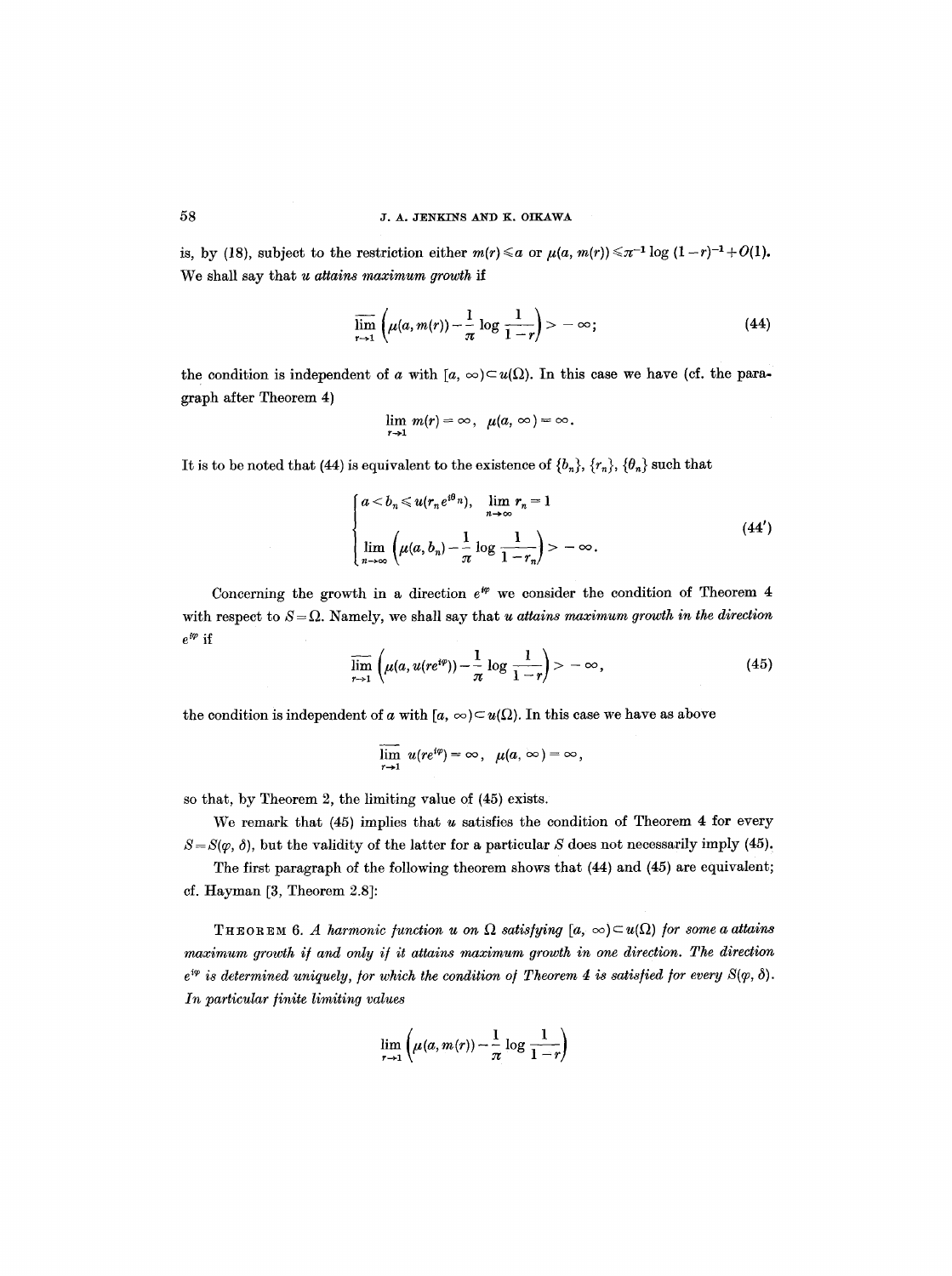$$
\lim_{r\to 1}\left(\mu(a,u(re^{i\varphi}))-\frac{1}{\pi}\log\frac{1}{1-r}\right)
$$

*exist and coincide, and the growth in directions different from*  $e^{i\varphi}$  *is relatively slower in the sense that* 

$$
\mu(a, u(z)) = o\left(\left(\log \frac{1}{1-|z|}\right)^{\frac{1}{2}}\right)
$$

*uniformly as*  $|z| \rightarrow 1$ ,  $u(z) > a$  on every sector whose closure does not meet the ray  $\arg z = \varphi$ .

*Proof.* Only the only-if part of the first paragraph needs proof. If u attains maximum growth, an accumulation point  $\varphi$  of the  $\{\theta_n\}$  in (44') gives a direction  $e^{i\varphi}$  in which u attains maximum growth. This is apparent from the lemma below applied for  $S = \Omega$  and a subsequence  $\{\theta_{n_v}\}\$  such that  $\lim_{v \to \infty} \theta_{n_v} = \varphi$ .

27. Let u be a harmonic function on  $r_0 < |z| < 1$ .

**LEMMA** 7. If  $b_n \leq u(r_ne^{i\theta_n})$ ,  $n=1, 2, ...,$  *is valid for sequences*  $\{b_n\}$ ,  $\{r_n\}$ ,  $\{\theta_n\}$  with  $\lim_{n\to\infty} r_n = 1$ ,  $\lim_{n\to\infty} \theta_n = \varphi$ , then

$$
\overline{\lim}_{n\to\infty}\left(\int_a^{b_n}\frac{dc}{\Theta_S(c)}-\frac{1}{\pi}\log\frac{1}{1-r_n}\right)\leqslant \int_a^{u(re^{ip})}\frac{dc}{\Theta_S(c)}-\frac{1}{\pi}\log\frac{1}{1-r}+\frac{1}{\pi}\log\ 2+\frac{\pi}{4}
$$

*for every*  $S = S(\varphi, \delta)$ , *a with*  $[a, \infty) \subset u(S)$ , *and r sufficiently large.* 

*Proof.* Given  $S(\varphi, \delta)$  take  $\eta$  with  $0 \leq \eta \leq \delta$ , and let  $r^*$  be the value in Theorem 1'. We shall show the above inequality for every  $r \geq r^*$ . Take *n* sufficiently large so that  $r_n > r$ and  $|\theta_n-\varphi|<\eta$ . Theorem 1' shows

$$
\left|\int_{u(re^{i\theta_n})}^{u(r_ne^{i\theta_n})}\frac{dc}{\Theta_S(c)}\right| \leq \frac{1}{\pi}\log\frac{1-r}{1-r_n}+\frac{1}{\pi}\log 2+\frac{\pi}{4}.
$$

Since 
$$
\int_a^{b_n} \frac{dc}{\Theta_S(c)} \leq \int_a^{u(re^{i\theta_n})} \frac{dc}{\Theta_S(c)} + \int_{u(re^{i\theta_n})}^{u(r_n e^{i\theta_n})} \frac{dc}{\Theta_S(c)},
$$

we get

$$
\int_a^{b_n} \frac{dc}{\Theta_S(c)} - \frac{1}{\pi} \log \frac{1}{1-r_n} \leq \int_a^{u(re^{i\theta_n})} \frac{dc}{\Theta_S(c)} - \frac{1}{\pi} \log \frac{1}{1-r} + \frac{1}{\pi} \log 2 + \frac{\pi}{4}.
$$

On fixing r and letting  $n \rightarrow \infty$  we obtain the desired inequality.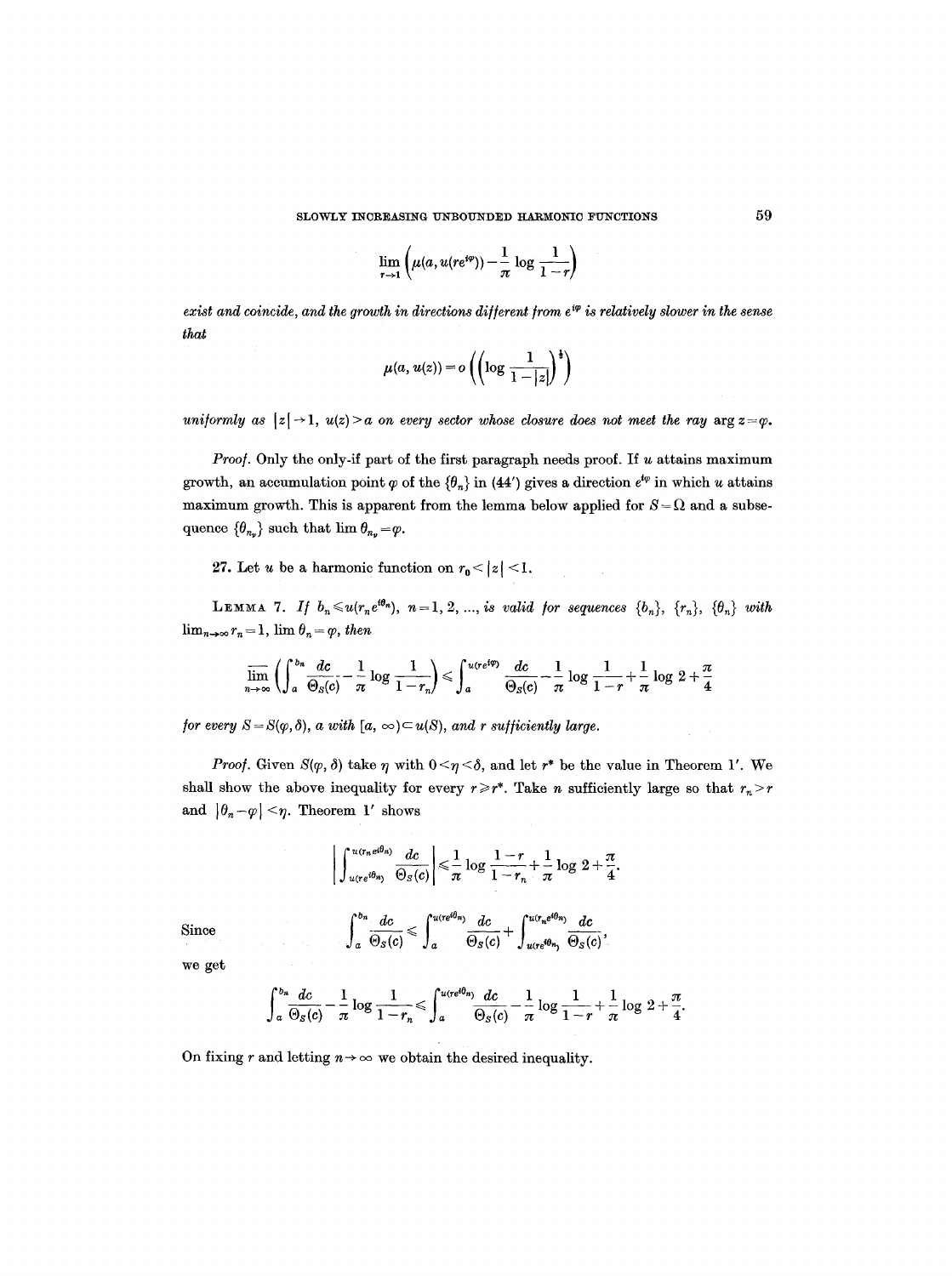#### 60 J.A. JENKINS AND K. OIKAWA

#### w 7. Simultaneous growth in **more than one** direction

28. If a harmonic function on  $\Omega = \{z | r_0 < |z| < 1\}$  satisfying  $[a, \infty) \subset u(\Omega)$  for some a grows rapidly in more than one direction, the previous argument shows that u never attains maximum growth. A smaller bound than that of (18) should be obtained.

Let  $e^{i\varphi_1}$ , ...,  $e^{i\varphi_k}$  be assigned directions. Suppose there exist  $\{b_n\}$ ,  $\{\tau_n\}$ ,  $\{\theta_{nj}\}$  such that  $b_n \leq u(r_n e^{i\theta_{n\ell}})$ ,  $\lim_{n\to\infty} r_n = 1$ ,  $\lim_{n\to\infty} \theta_{n\ell} = \varphi_j$ ,  $j = 1, ..., k$ . Apply the inequality (8') for mutually disjoint sectors  $S_j = S(\varphi_j, \delta_j), j = 1, ..., k$ , and a with  $[a, \infty) \subset \bigcap_{j=1}^k u(S_j)$ :

$$
\int_{a}^{b_n} \frac{dc}{\Theta(c)} \leqslant \frac{1}{k^2} \sum_{j=1}^{k} \int_{a}^{b_n} \frac{dc}{\Theta_{S_j}(c)}.
$$
\n(46)

Application of Lemma 7 to each term in the right-hand side yields

$$
\overline{\lim}_{n\to\infty}\left(\int_a^{b_n}\frac{dc}{\Theta(c)}-\frac{1}{\pi k}\log\frac{1}{1-r_n}\right)
$$
\n
$$
\leqslant \frac{1}{k^2}\sum_{j=1}^k\left(\int_a^{u(re^{i\varphi_j})}\frac{dc}{\Theta_{S_j}(c)}-\frac{1}{\pi}\log\frac{1}{1-r}\right)+\frac{1}{k^2}\left(\frac{1}{\pi}\log 2+\frac{\pi}{4}\right). \tag{47}
$$

The right-hand side is bounded as (19) shows. Consequently

$$
\int_{a}^{b_n} \frac{dc}{\Theta(c)} \leqslant \frac{1}{\pi k} \log \frac{1}{1 - r_n} + O(1) \tag{48}
$$

must be satisfied.

We shall say that u with  $[a, \infty) \subset u(\Omega)$  attains maximum simultaneous growth in direc*tions*  $e^{i\varphi_1}$ , ...,  $e^{i\varphi_k}$  if there exist sequences  $\{b_n\}$ ,  $\{\tau_n\}$ ,  $\{\theta_{ni}\}$ , such that

$$
a < b_n \leq u(r_n e^{i\theta_{nj}}), \quad n = 1, 2, \dots,
$$
  

$$
\lim_{n \to 1} r_n = 1, \quad \lim_{n \to \infty} \theta_{nj} = \varphi_j, \quad j = 1, 2, \dots, k,
$$
  

$$
\lim_{n \to \infty} \left( \mu(a, b_n) - \frac{1}{nk} \log \frac{1}{1 - r_n} \right) > -\infty.
$$
 (49)

The condition implies  $\lim_{n\to\infty}b_n=\infty$ . Accordingly we may make a to satisfy  $a\in$  $\bigcap_{j=1}^k u(S_j)$  thus  $[a, \infty) \subset \bigcap_{j=1}^k u(S_j)$ . By means of (47), we see that if (49) is satisfied then the condition of Theorem 4 holds for  $S = S_j$ ,  $j = 1, ..., k$ , as well as for  $S = \Omega$ .

29. The inequalities (46), (48), (49) show

$$
\frac{1}{k^2}\sum_{j=1}^k \mu_{S_j}(a,b_n) - \mu(a,b_n) = O(1).
$$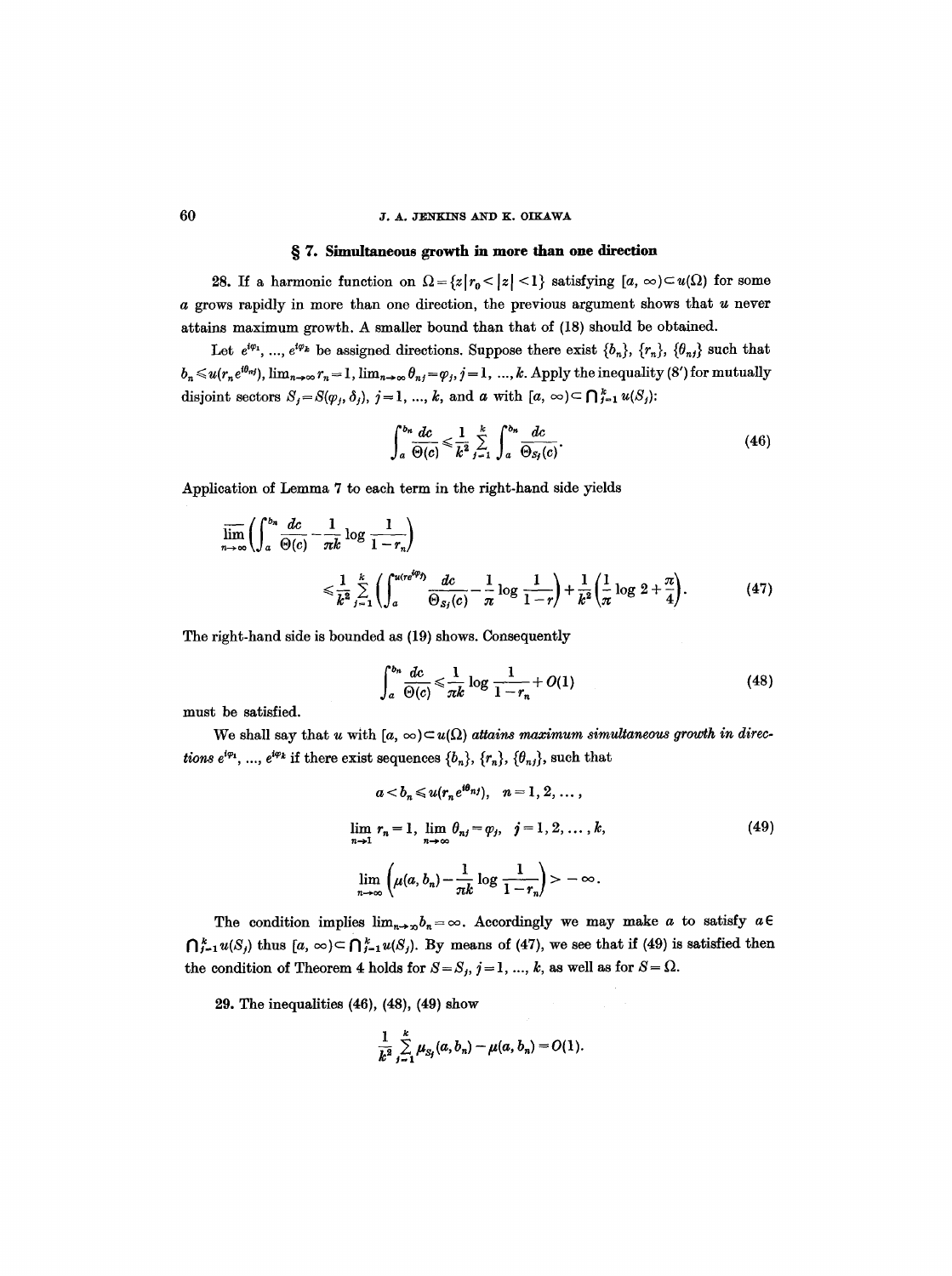Since  $\lim b_n = \infty$  we obtain  $\|\tilde{\varrho}-\varrho\|_{\Omega(a,\infty)} < \infty$ 

with respect to  $\tilde{\varrho} = \tilde{\varrho}_{s_1,\ldots,s_k}$ . We know, by (8),

$$
\|\varrho\|_{\Omega(a,b_n)} \leqslant \|\varrho_{S_1\cup\ldots\cup S_k}\|_{\Omega(a,b_n)} \leqslant \|\tilde{\varrho}\|_{\Omega(a,b_n)}.
$$

Accordingly, by (6) and (10), we see that (50) implies

$$
\|\varrho_{S_1\cup\ldots\cup S_k}-\varrho\|_{\Omega(a,\infty)}<\infty\tag{51}
$$

and, therefore, by Lemma 5, that the growth of u in directions different from  $e^{i\varphi_1}, ..., e^{i\varphi_k}$  is slower.

The validity of (50) indicates, in turn, simultaneous growth of u in directions  $e^{i\varphi_1}, \ldots, e^{i\varphi_k}$ in a sense different from (49). Observe, in particular, the validity of (51) and  $\Theta_{s_1} = ... = \Theta_{s_k}$ imply (50).

In general, consider a harmonic function u on  $\Omega = \{z \mid r_0 \leq |z| \leq 1\}$ , directions  $e^{i\varphi_j}$ , and mutually disjoint sectors  $S_j = S_j(\varphi_j, \delta_j)$ ,  $j = 1, ..., k$ . We obtain the following result, which was obtained by Eke  $[1,$  Theorems 5, 7] for  $u$  with some restrictions:

**LEMMA** 8. *If u satisfies*  $[a, \infty) \subset \bigcap_{j=1}^{k} u(S_j)$  and

$$
\|\tilde{\varrho}_{S_1,\ \dots,\ S_k}-\varrho\|_{\Omega(a,\infty)}<\infty
$$

*then the growth ol u is* 

(i) *relatively slow in*  $\Omega - \bigcup_{j=1}^{k} S_j$  *in the sense that* 

$$
\mu(a, u(z)) = o\left(\left(\log \frac{1}{1-|z|}\right)^{\frac{1}{2}}\right)
$$

as  $|z| \rightarrow 1$ ,  $u(z) > a$  uniformly on any sector whose closure is contained in Cl  $\Omega - \bigcup_{j=1}^k S_j$ , and

(ii) *equally rapid in*  $S_1$ , ...,  $S_k$  in the sense that, for each  $j = 1, ..., k$ ,

$$
\mu(a, u(z)) = \frac{1}{k} \mu_{S_i}(a, u(z)) + o\left(\left(\log \frac{1}{1-|z|}\right)^{\frac{1}{2}}\right)
$$

*as*  $|z| \rightarrow 1$ ,  $u(z) > a$ , uniformly on  $\Omega$ .

30. *Proof.* (i) is evident from (51) and Lemma 5. To prove (ii), let r\* be the value in Theorem 1. For a given  $\varepsilon > 0$ , take  $b_0$  such that  $a < b_0$ ,  $m(r^*) \leq b_0$ , and

$$
\|\tilde{\varrho}\|^2_{\Omega(b_0,\infty)} - \|\varrho\|^2_{\Omega(b_0,\infty)} = \|\tilde{\varrho} - \varrho\|^2_{\Omega(b_0,\infty)} < \left(\frac{\varepsilon}{\tilde{k}}\right)^2,
$$

**(5o)**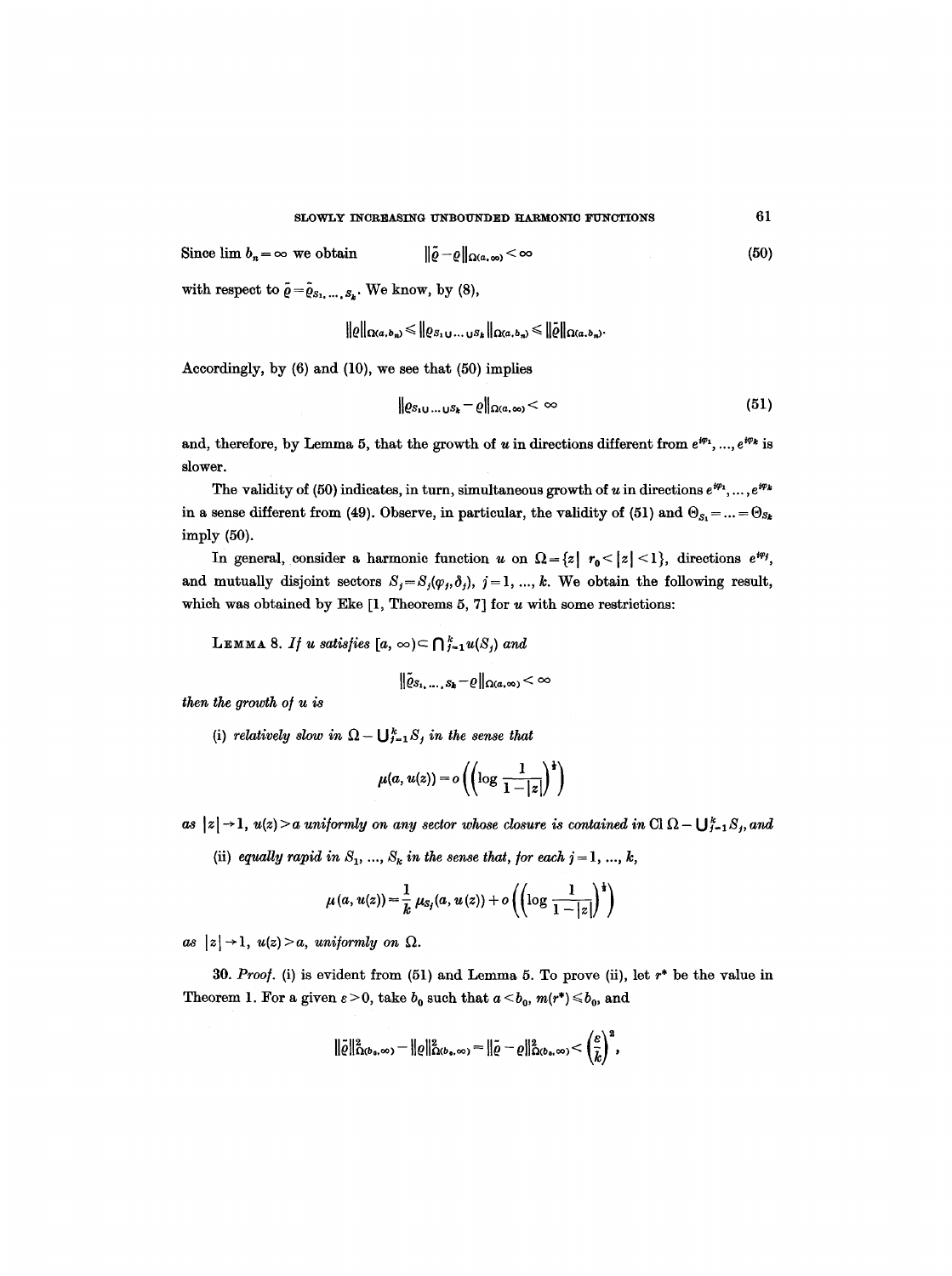where  $\tilde{\varrho} = \tilde{\varrho}_{S_1,\ldots,S_k}$ . With respect to an arbitrary  $b > b_0$  we obtain the following, where inner products and norms without subscript (with subscript  $S_i$ ) are those taken on  $\Omega(b_0, b)$  (on  $\Omega(b_0, b)\cap S_j$ , respectively):  $||\varrho_{S_j}|| = k||\tilde{\varrho}||_{S_j}$  by definition and  $||\varrho||^2 = (Q, \varrho_{S_j}) = k(Q, \tilde{\varrho})_{S_j}$  by (5). Then

$$
\frac{1}{k} (\mu(b_0, b) - \frac{1}{k} \mu_{S_j}(b_0, b)) = \frac{1}{k} (||\varrho||^2 - \frac{1}{k} ||\varrho_{S_j}||^2) = (\varrho, \tilde{\varrho})_{S_j} - ||\tilde{\varrho}||^2_{S_j} = -(\varrho, \tilde{\varrho})_{S_j} + ||\varrho||^2_{S_j} - ||\varrho - \tilde{\varrho}||^2_{S_j}
$$
\n
$$
= (\varrho, \varrho - \tilde{\varrho})_{S_j} - ||\varrho - \tilde{\varrho}||^2_{S_j}.
$$

Accordingly

$$
\left|\mu(b_0,b)-\frac{1}{k}\,\mu_{S_j}(b_0,b)\right|\leq k\,\|{\varrho}\|\cdot\|{\varrho}-\tilde{\varrho}\|+k\|{\varrho}-\tilde{\varrho}\|^2\leqslant \varepsilon\left(\|{\varrho}\|+\frac{\varepsilon}{k}\right).
$$

Now if  $u(z) > b_0$ , we use Theorem 1 to estimate  $||\rho||$  for  $b = u(z)$ , and obtain

$$
\left|\mu(a, u(z)) - \frac{1}{k} \mu_{S_j}(a, u(z))\right| \leq \mu(a, b_0) + \frac{1}{k} \mu_{S_j}(a, b_0) + \varepsilon \left(\left(\frac{1}{\pi} \log \frac{1}{1-|z|} + A\right)^{\frac{1}{2}} + \frac{\varepsilon}{k}\right),
$$

where A is a constant. If  $a \lt u(z) \leq b_0$ , this inequality is trivially satisfied. We conclude that

$$
\left|\mu(a, u(z)) - \frac{1}{k} \mu_{S_j}(a, u(z))\right| < \varepsilon \left(\log \frac{1}{1-|z|}\right)^{\frac{1}{2}}
$$

if  $|z|$  is sufficiently close to 1.

#### 31. On summarizing we obtain

THEOREM 7. Suppose a harmonic function u on  $\Omega$  satisfying  $[a, \infty) \subset u(\Omega)$  for some a *attains maximum simultaneous growth in the directions*  $e^{i\varphi_1}, ..., e^{i\varphi_k}$ *. Let*  $S_i = S(\varphi_i, \delta_i)$  be *mutually disjoint, and assume*  $a \in u(S_i)$ *, j = 1, ..., k. Then for each j* 

(i) 
$$
\lim_{z\to e^{iq_j}}\left(\mu_{S_j}(a,u(z))-\frac{1}{\pi}\log\frac{1}{|z-e^{iq_j}|}\right)=\alpha_j,
$$

 $-\infty < \alpha_j < \infty$ , uniformly as z approaches  $e^{i\varphi_j}$  in a Stolz domain,

(ii) 
$$
\mu(a, u(z)) = \frac{1}{\pi k} \log \frac{1}{|z - e^{i\varphi_j}|} + o\left(\left(\log \frac{1}{1 - |z|}\right)^{\frac{1}{2}}\right)
$$

*uniformly as z approaches*  $e^{i\varphi_j}$  *in a Stolz domain,* 

(iii)  $\mu(a, u(z)) = o\left(\left(\log \frac{1}{1-|z|}\right)^{\frac{1}{2}}\right)$  uniformly as  $|z| \rightarrow 1$ ,  $u(z) > a$  in every sector whose *closure does not meet the rays*  $\arg z = \varphi_i, j = 1, \ldots, k$ .